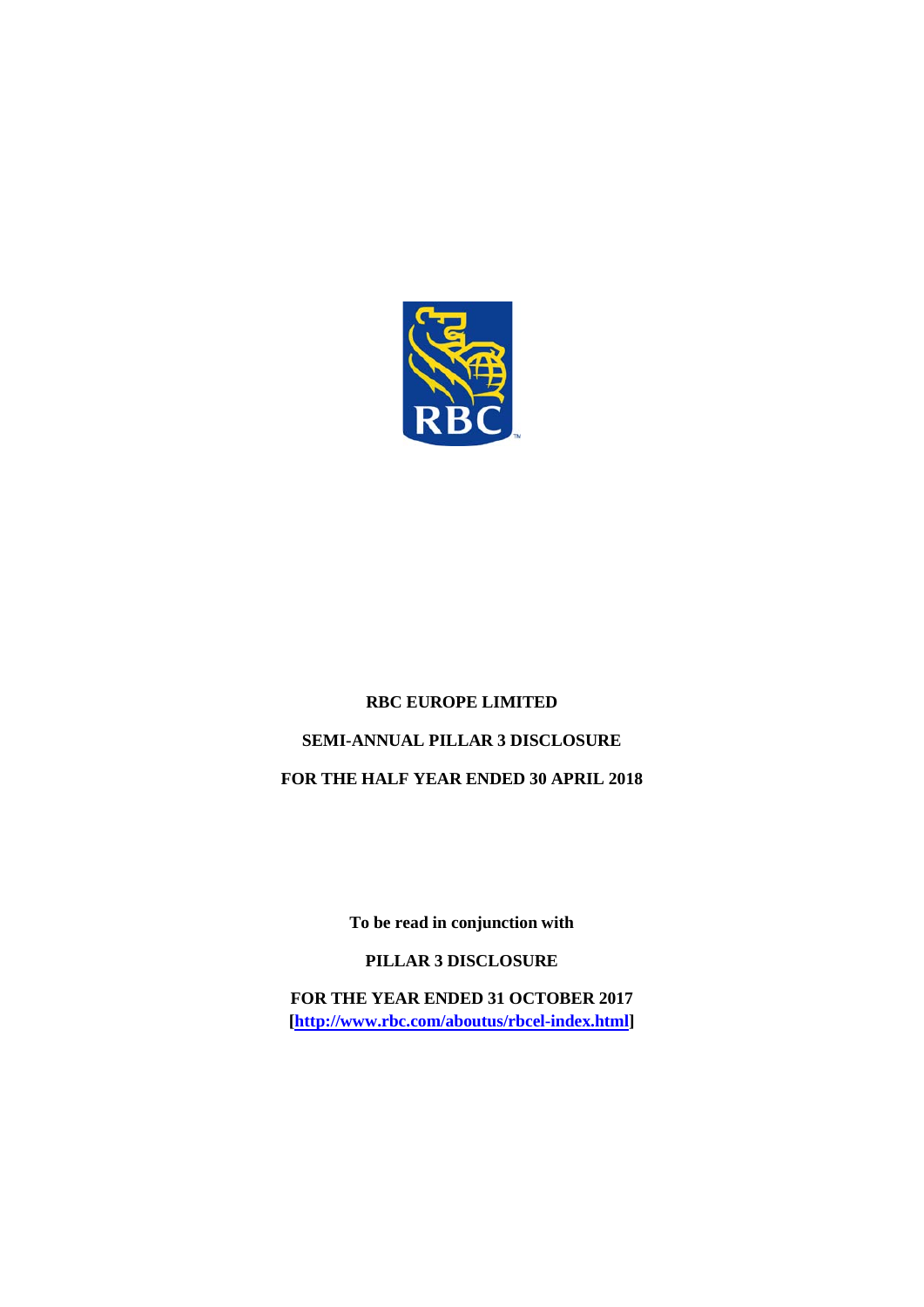| <b>Table of Contents</b>                                                                                             |
|----------------------------------------------------------------------------------------------------------------------|
|                                                                                                                      |
|                                                                                                                      |
|                                                                                                                      |
|                                                                                                                      |
|                                                                                                                      |
|                                                                                                                      |
|                                                                                                                      |
| 6.1                                                                                                                  |
|                                                                                                                      |
|                                                                                                                      |
|                                                                                                                      |
| <b>List of Tables</b><br>Table 1: Full reconciliation of own funds items to audited financial statements (Table 3 in |
|                                                                                                                      |
|                                                                                                                      |
|                                                                                                                      |
| Table 5: Risk exposure amount by risk type and calculation approach adopted (Table 8 in<br>q                         |
| Table 6: Risk exposure amounts by banking and trading activities (Table 9 in 2017 Pillar 3)11                        |
| Table 7: Gross credit exposures within the banking book (Table 10 in 2016 Pillar 3)  12                              |
| Table 8: Reconciliation of provision for credit losses (Table 19 in 2017 Pillar 3)  13                               |
|                                                                                                                      |
| Table 10: Counterparty credit risk by exposure class (Table 21 in 2016 Pillar 3)  13                                 |
| Table 11: Exposures amounts subjected to the use of the ECAIs (Table 31 in 2017 Pillar 3) 15                         |
|                                                                                                                      |
| Table 13: Exposures by underlying exposure type (Table 34 in 2017 Pillar 3)  16                                      |
| Table 14: Securitisation exposures by seniority (Table 35 in 2017 Pillar 3) 17                                       |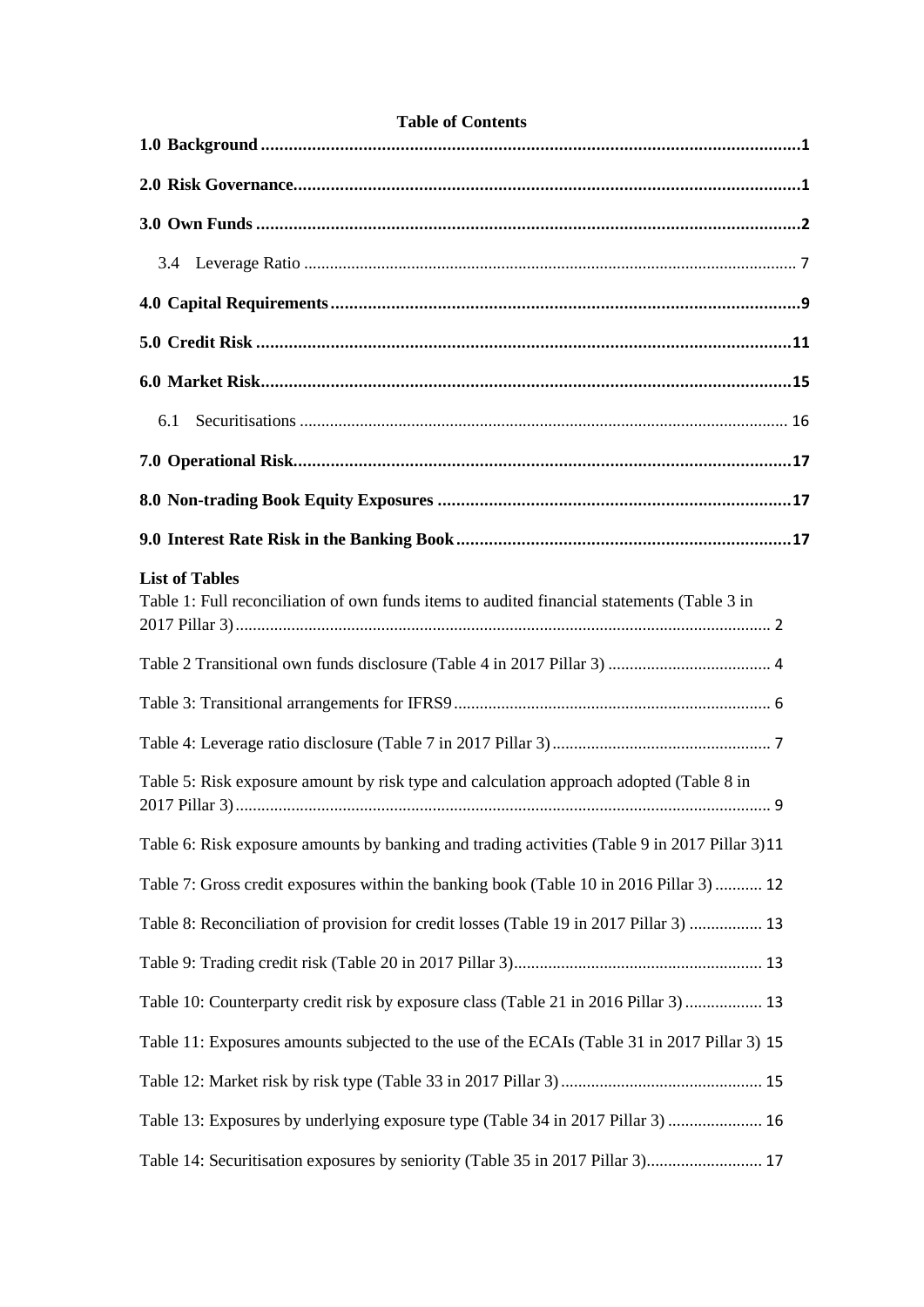[Table 15: Non-trading book equity exposures \(Table 37 in 2017 Pillar 3\)](#page-19-4)............................. 17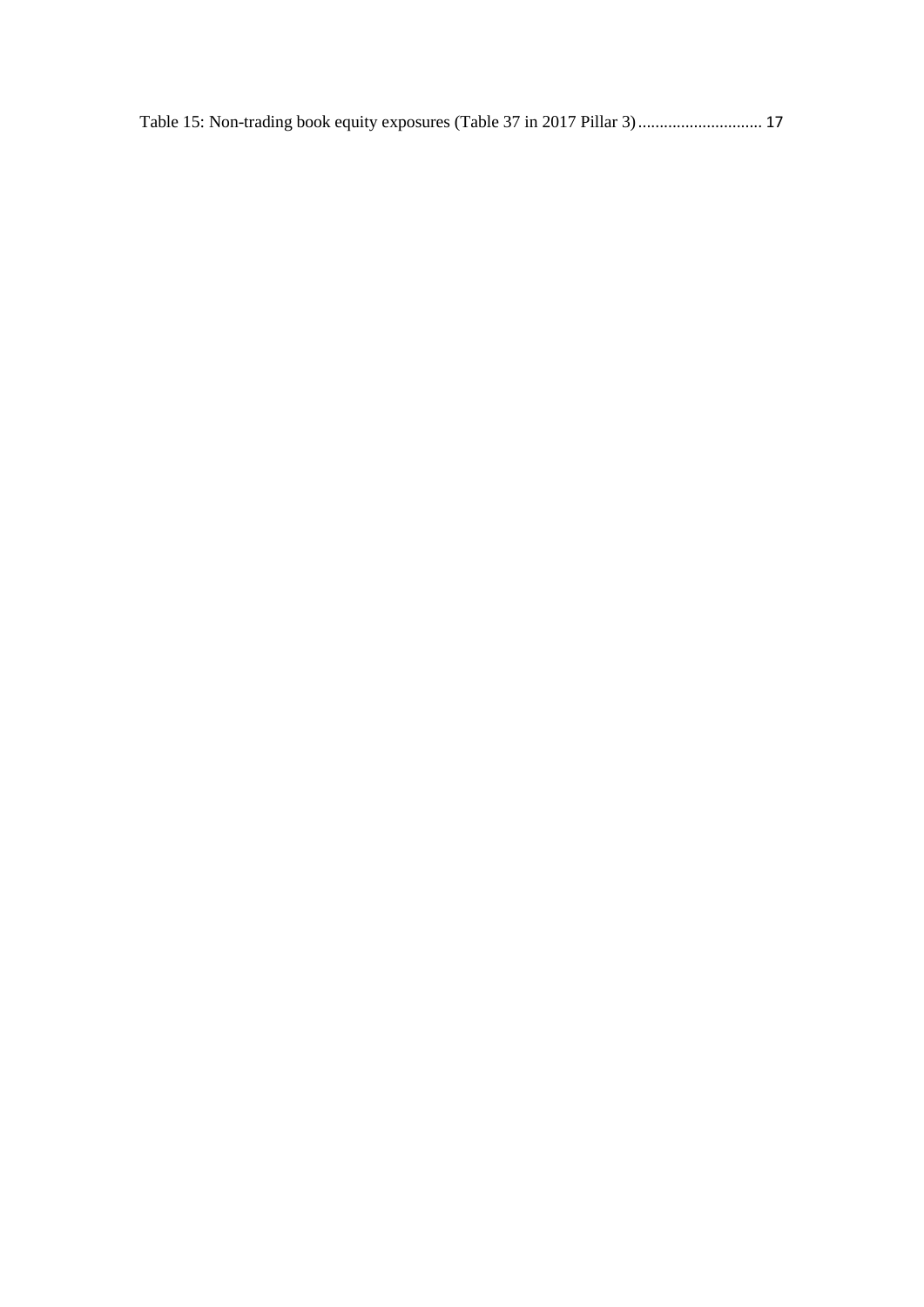### <span id="page-3-0"></span>**1.0 Background**

This semi-annual Pillar 3 disclosure is published in line with the EBA guidance EBA/GL/2014/14 (Guidance). As there have been no significant changes to the business of RBC Europe Limited, this disclosure provides only the updated numeric information suggested by the Guidance. The tables below should therefore be read in conjunction with the full annual disclosure which contains the data as of 31 October 2017. Table numbering is in line with the 2017 annual disclosure.

RBC Europe Limited does not consider that it has any items prone to rapid changes and therefore the relevant section is a Nil return.

### <span id="page-3-1"></span>**2.0 Risk Governance**

No update required.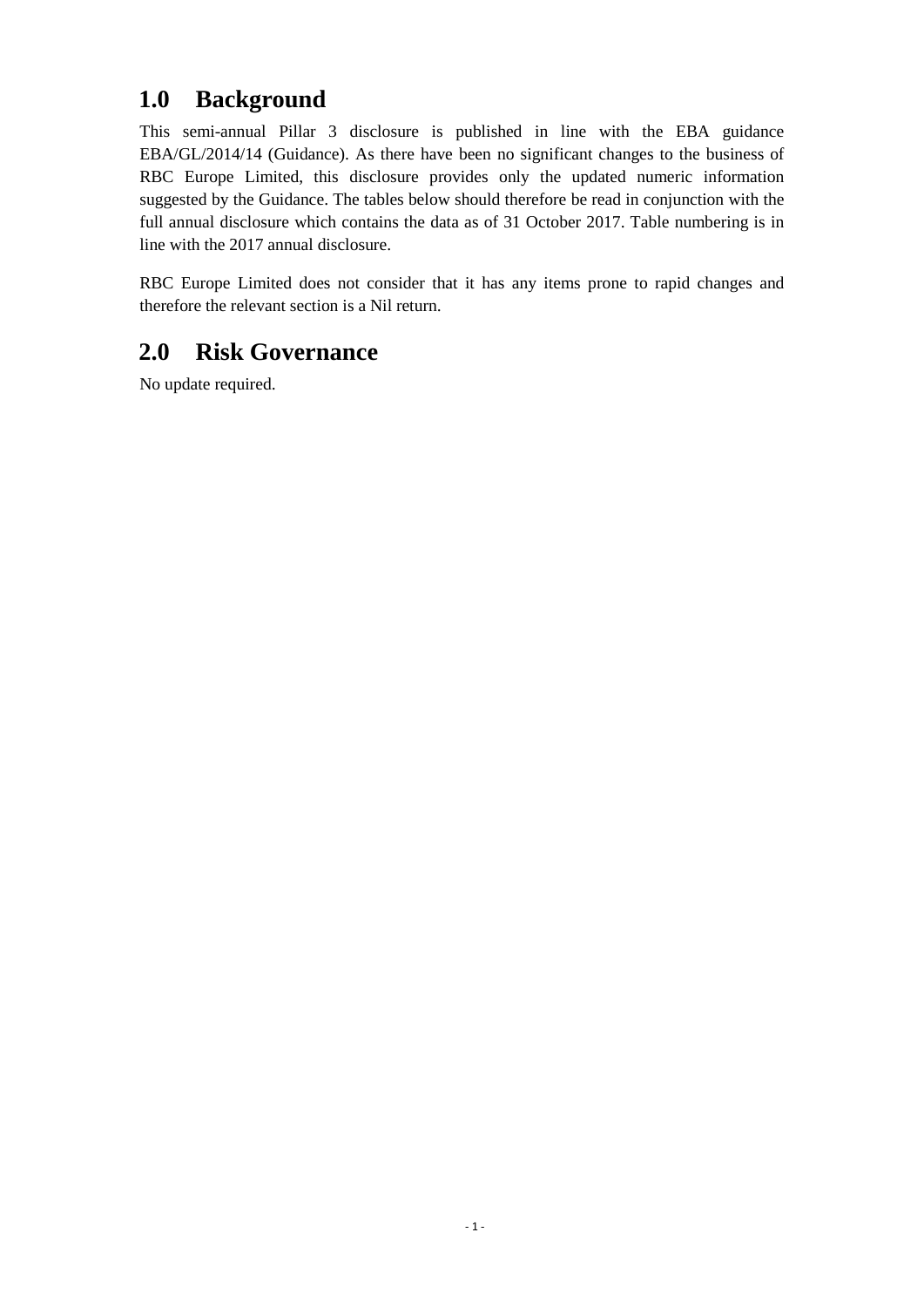## <span id="page-4-0"></span>**3.0 Own Funds**

<span id="page-4-1"></span>

|           | Table 1: Full reconciliation of own funds items to audited financial statements (Table 3 in 2017 |  |
|-----------|--------------------------------------------------------------------------------------------------|--|
| Pillar 3) |                                                                                                  |  |

| Per Unaudited Statement of changes in equity                                                                                           |          |               |
|----------------------------------------------------------------------------------------------------------------------------------------|----------|---------------|
| £'000                                                                                                                                  |          | 30 April 2018 |
| Common shares                                                                                                                          |          | 497,996       |
| Other equity (Additional Tier 1 Capital)                                                                                               |          | 141,953       |
| Other components of equity:                                                                                                            |          |               |
| Capital reserves                                                                                                                       | 36,619   |               |
| Share premium                                                                                                                          | 803      |               |
| Remeasurement of pension assets and liabilities                                                                                        | (5, 922) |               |
| Available-for-sale reserve                                                                                                             | 33,713   |               |
| Total other components of equity                                                                                                       |          | 65,213        |
| Retained earnings                                                                                                                      |          |               |
| Opening                                                                                                                                | 492,815  |               |
| Net profit                                                                                                                             | 52,215   |               |
| less unverified profit                                                                                                                 | (29,056) |               |
| Audited retained earnings at 30 April                                                                                                  |          | 515,973       |
| <b>Total equity</b>                                                                                                                    |          | 1,221,136     |
| Adjustments to CET1 due to prudential filters                                                                                          |          |               |
| Value adjustments due to the requirements for prudent valuation                                                                        |          | (12,021)      |
| Transitional adjustments due to IFRS9                                                                                                  |          | 684           |
| Deductions of CET1 Capital                                                                                                             |          |               |
| Other intangible assets                                                                                                                | 0.00     |               |
| Deferred tax liabilities associated to other intangible assets                                                                         | 0.00     |               |
| Deferred tax assets that rely on future profitability and do not arise<br>from temporary differences net of associated tax liabilities |          |               |
| Defined benefit pension assets                                                                                                         | (1, 511) |               |
| Deferred tax liabilities associated to defined benefit pension assets                                                                  | 363      |               |
| Deduction of holdings Common Equity Tier 1 instruments where an in:                                                                    | $\theta$ |               |
| Total CET1 deductions                                                                                                                  |          | (1,148)       |
| <b>Total Fully Loaded Tier 1 Capital</b>                                                                                               |          | 1,208,651     |
| <b>Tier 2 Capital</b>                                                                                                                  |          |               |
| <b>Subordinated loans</b>                                                                                                              |          | 217,976       |
| Total Fully Loaded Tier 2 Capital                                                                                                      |          | 217,976       |
| <b>Fully Loaded Own Funds</b>                                                                                                          |          | 1,426,627     |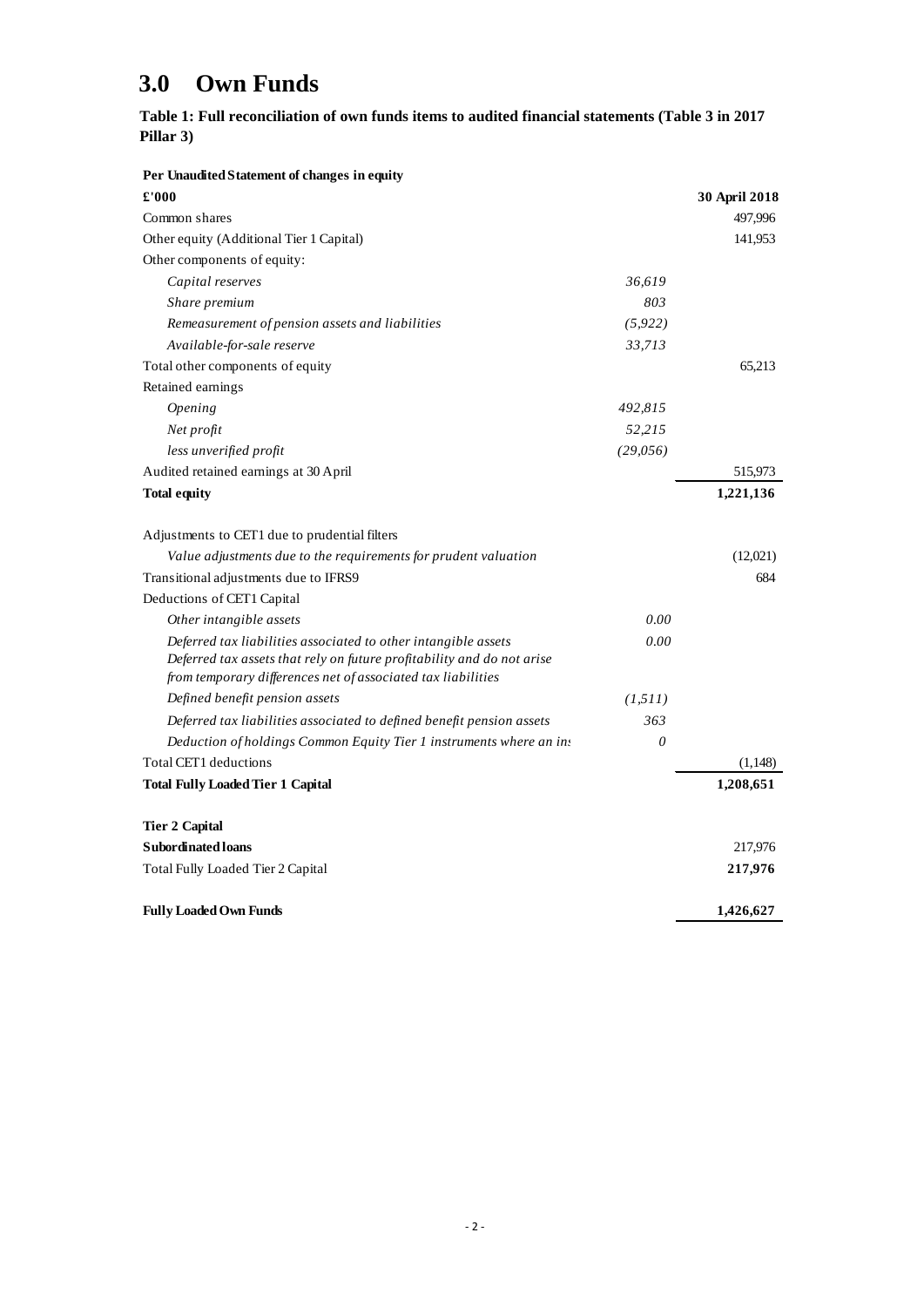| Per Unaudited Statement of changes in equity                                        |                 |
|-------------------------------------------------------------------------------------|-----------------|
| £'000                                                                               | 31 October 2017 |
| Common shares                                                                       | 497,996         |
| Other components of equity:                                                         |                 |
| Capital reserves<br>36,619                                                          |                 |
| 803<br>Share premium                                                                |                 |
| Remeasurement of pension assets and liabilities<br>(5,874)                          |                 |
| Available-for-sale reserve<br>33,713                                                |                 |
| Total other components of equity                                                    | 65,261          |
| Retained earnings                                                                   |                 |
| Opening<br>413,640                                                                  |                 |
| Net profit<br>80,072                                                                |                 |
| Audited retained earnings at 31 October                                             | 493,712         |
| <b>Total equity</b>                                                                 | 1,056,969       |
| Adjustments to CET1 due to prudential filters                                       |                 |
| Value adjustments due to the requirements for prudent valuation                     | (10, 868)       |
| Deductions of CET1 Capital                                                          |                 |
| Other intangible assets<br>(56)                                                     |                 |
| Deduction of holdings Common Equity Tier 1 instruments where an ins<br>(15, 229)    |                 |
| Total CET1 deductions                                                               | (15,741)        |
| <b>Total Fully Loaded Tier 1 Capital</b>                                            | 1,030,359       |
| <b>Tier 2 Capital</b>                                                               |                 |
| <b>Subordinated loans</b>                                                           | 248,105         |
| Collective provision gross of tax                                                   | $\mathbf{0}$    |
| Deduction of holdings Tier 2 instruments where an intuition does not ha<br>(36,860) |                 |
| <b>Total Tier 2 deductions</b>                                                      | (36,860)        |
| Total Fully Loaded Tier 2 Capital                                                   | 211,245         |
| <b>Fully Loaded Own Funds</b>                                                       | 1,241,605       |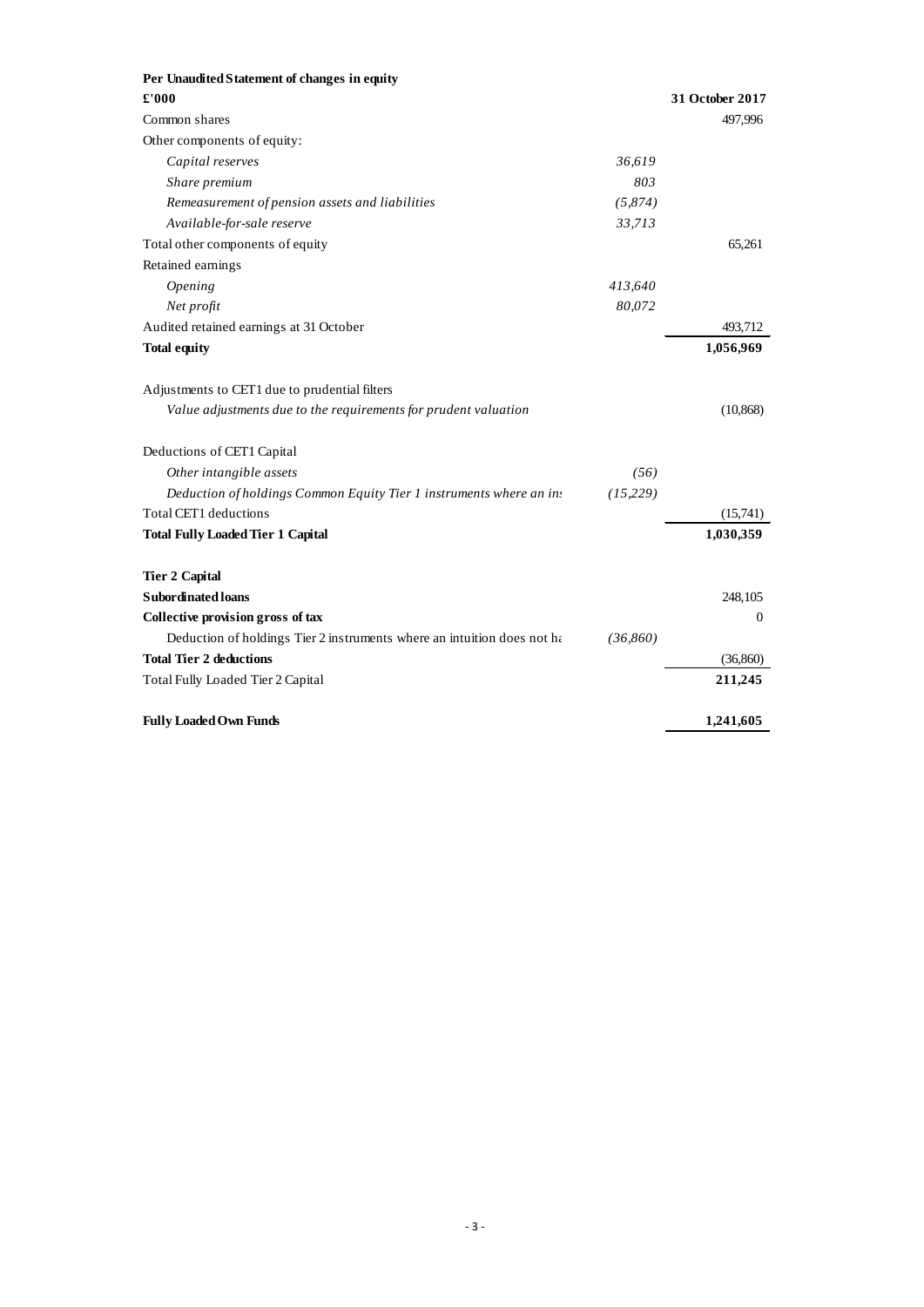#### <span id="page-6-0"></span>**Table 2 Transitional own funds disclosure (Table 4 in 2017 Pillar 3)**

| Common Equity Tier 1 capital: instruments and reserves                                                                                                                                                                                                                                                                                      | 30 April 2018<br>£'000 | Prescribed<br>residual amount | <b>Final CRD IV</b> |
|---------------------------------------------------------------------------------------------------------------------------------------------------------------------------------------------------------------------------------------------------------------------------------------------------------------------------------------------|------------------------|-------------------------------|---------------------|
| Capital instruments and the related share premium accounts                                                                                                                                                                                                                                                                                  | 498,799                |                               | 498,799             |
| of which: Common shares                                                                                                                                                                                                                                                                                                                     | 497,996                |                               | 497,996             |
| Retained earnings                                                                                                                                                                                                                                                                                                                           | 515,973                |                               | 515,973             |
| Accumulated other comprehensive income (and any other reserves)                                                                                                                                                                                                                                                                             | 64,410                 |                               | 64,410              |
| Common Equity Tier 1 (CET1) capital before regulatory adjustments                                                                                                                                                                                                                                                                           | 1,079,182              | $\overline{a}$                | 1,079,182           |
| Common Equity Tier 1 (CET1) capital: regulatory adjustments                                                                                                                                                                                                                                                                                 |                        |                               |                     |
| Additional value adjustments                                                                                                                                                                                                                                                                                                                | (12,021)               |                               | (12,021)            |
| Goodwill and Other intangible assets (net of related tax liability)                                                                                                                                                                                                                                                                         |                        |                               |                     |
| Empty set in the EU                                                                                                                                                                                                                                                                                                                         |                        |                               |                     |
| Deferred tax assets that rely on future profitability excluding those arising from                                                                                                                                                                                                                                                          |                        |                               |                     |
| temporary difference                                                                                                                                                                                                                                                                                                                        |                        |                               |                     |
| Defined-benefit pension fund assets (net of related tax liability)                                                                                                                                                                                                                                                                          | (1,148)                |                               | (1,148)             |
| Transitional adjustments due to IFRS9<br>Total regulatory adjustments to Common Equity Tier 1 (CET1)                                                                                                                                                                                                                                        | 684<br>(12, 485)       | (684)<br>(684)                | (13, 169)           |
|                                                                                                                                                                                                                                                                                                                                             |                        |                               |                     |
| Common Equity Tier 1 (CET1) capital                                                                                                                                                                                                                                                                                                         | 1,066,697              | (684)                         | 1,066,014           |
| <b>Additional Tier 1 (AT1) capital</b>                                                                                                                                                                                                                                                                                                      | 141,953                |                               | 141,953             |
| Tier 1 capital $(T1 = CET1 + AT1)$                                                                                                                                                                                                                                                                                                          | 1,208,651              | (684)                         | 1,207,967           |
| Tier 2 (T2) capital: instruments and provisions                                                                                                                                                                                                                                                                                             |                        |                               |                     |
| Subordinated loans                                                                                                                                                                                                                                                                                                                          | 217,976                |                               | 217,976             |
| Credit risk adjustments                                                                                                                                                                                                                                                                                                                     |                        |                               |                     |
| Tier 2 (T2) capital before regulatory adjustment                                                                                                                                                                                                                                                                                            | 217,976                |                               | 217,976             |
| Tier 2 (T2) capital: regulatory adjustments<br>Direct, indirect and synthetic holdings of the T2 instruments and subordinated loans<br>of financial sector entities where the institution does not have a significant<br>investment in those entities (amount above 10% threshold and net of eligible short<br>positions) (negative amount) |                        |                               |                     |
| Total regulatory adjustments to Tier 2 (T2) capital                                                                                                                                                                                                                                                                                         |                        |                               |                     |
| Tier 2 (T2) capital                                                                                                                                                                                                                                                                                                                         | 217,976                |                               | 217,976             |
| Total capital $(TC = T1 + T2)$                                                                                                                                                                                                                                                                                                              | 1,426,627              | (684)                         | 1,425,943           |
| Total risk-weighted exposures                                                                                                                                                                                                                                                                                                               | 7,167,176              |                               | 7,167,176           |
| <b>Capital ratios and buffers</b>                                                                                                                                                                                                                                                                                                           |                        |                               |                     |
| Common Equity Tier 1 ratio                                                                                                                                                                                                                                                                                                                  | 14.9%                  |                               | 14.9%               |
| Tier 1 ratio                                                                                                                                                                                                                                                                                                                                | 16.9%                  |                               | 16.9%               |
| Total capital ratio                                                                                                                                                                                                                                                                                                                         | 19.9%                  |                               | 19.9%               |
| Institution specific buffer requirement                                                                                                                                                                                                                                                                                                     | 135,918                |                               |                     |
| of which: capital conservation buffer requirement                                                                                                                                                                                                                                                                                           | 134,385                |                               |                     |
| of which: countercyclical buffer requirement<br>of which: systemic risk buffer requirement                                                                                                                                                                                                                                                  | 1,533                  |                               |                     |
| of which: Global Systemically Important Institution (G-SII) or Other Systemically<br>Important Institution (O-SII) buffer                                                                                                                                                                                                                   |                        |                               |                     |
| Common Equity Tier 1 available to meet buffers (as a percentage of risk exposure                                                                                                                                                                                                                                                            |                        |                               |                     |
| amount)                                                                                                                                                                                                                                                                                                                                     | 8.9%                   |                               |                     |
| Amounts below the thresholds for deduction (before risk-weighting)                                                                                                                                                                                                                                                                          |                        |                               |                     |
| Direct and indirect holdings of the capital of financial sector entities where the<br>institution does not have a significant investment in those entities (amount below                                                                                                                                                                    |                        |                               |                     |
| 10% threshold and net of eligible short positions                                                                                                                                                                                                                                                                                           |                        |                               |                     |
| Direct and indirect holdings of the CET1 instruments of financial sector entities                                                                                                                                                                                                                                                           |                        |                               |                     |
| where the institution has a significant investment in those entities (amount below                                                                                                                                                                                                                                                          |                        |                               |                     |
| 10% threshold and net of eligible short positions<br>Deferred tax assets arising from temporary difference                                                                                                                                                                                                                                  |                        |                               |                     |
| Applicable caps on the inclusion of provisions in Tier 2                                                                                                                                                                                                                                                                                    |                        |                               |                     |
| Credit risk adjustments included in T2 in respect of exposures subject to<br>standardised approach (prior to the application of the cap)                                                                                                                                                                                                    |                        |                               |                     |
| Cap on inclusion of credit risk adjustments in T2 under standardised approach                                                                                                                                                                                                                                                               |                        |                               |                     |
| Credit risk adjustments included in T2 in respect of exposures subject to internal                                                                                                                                                                                                                                                          |                        |                               |                     |
| rating-based approach (prior to the application of the cap)<br>Cap for inclusion of credit risk adjustments in T2 under internal ratings-based<br>approach                                                                                                                                                                                  |                        |                               |                     |
| Capital instruments subject to phase-out arrangements (applicable between 1 Jan 2014 and 1 Jan 2022)                                                                                                                                                                                                                                        |                        |                               |                     |
| - Current cap on CET1 instruments subject to phase-out arrangements                                                                                                                                                                                                                                                                         |                        |                               |                     |
| - Amount excluded from CET1 due to cap (excess over cap after redemptions and                                                                                                                                                                                                                                                               |                        |                               |                     |
| maturities)                                                                                                                                                                                                                                                                                                                                 |                        |                               |                     |
| - Current cap on AT1 instruments subject to phase-out arrangements<br>- Amount excluded from AT1 due to cap (excess over cap after redemptions and                                                                                                                                                                                          |                        |                               |                     |
| maturities)                                                                                                                                                                                                                                                                                                                                 |                        |                               |                     |
| - Current cap on T2 instruments subject to phase-out arrangements                                                                                                                                                                                                                                                                           |                        |                               |                     |
| - Amount excluded from T2 due to cap (excess over cap after redemptions and                                                                                                                                                                                                                                                                 |                        |                               |                     |
| maturities)                                                                                                                                                                                                                                                                                                                                 |                        |                               |                     |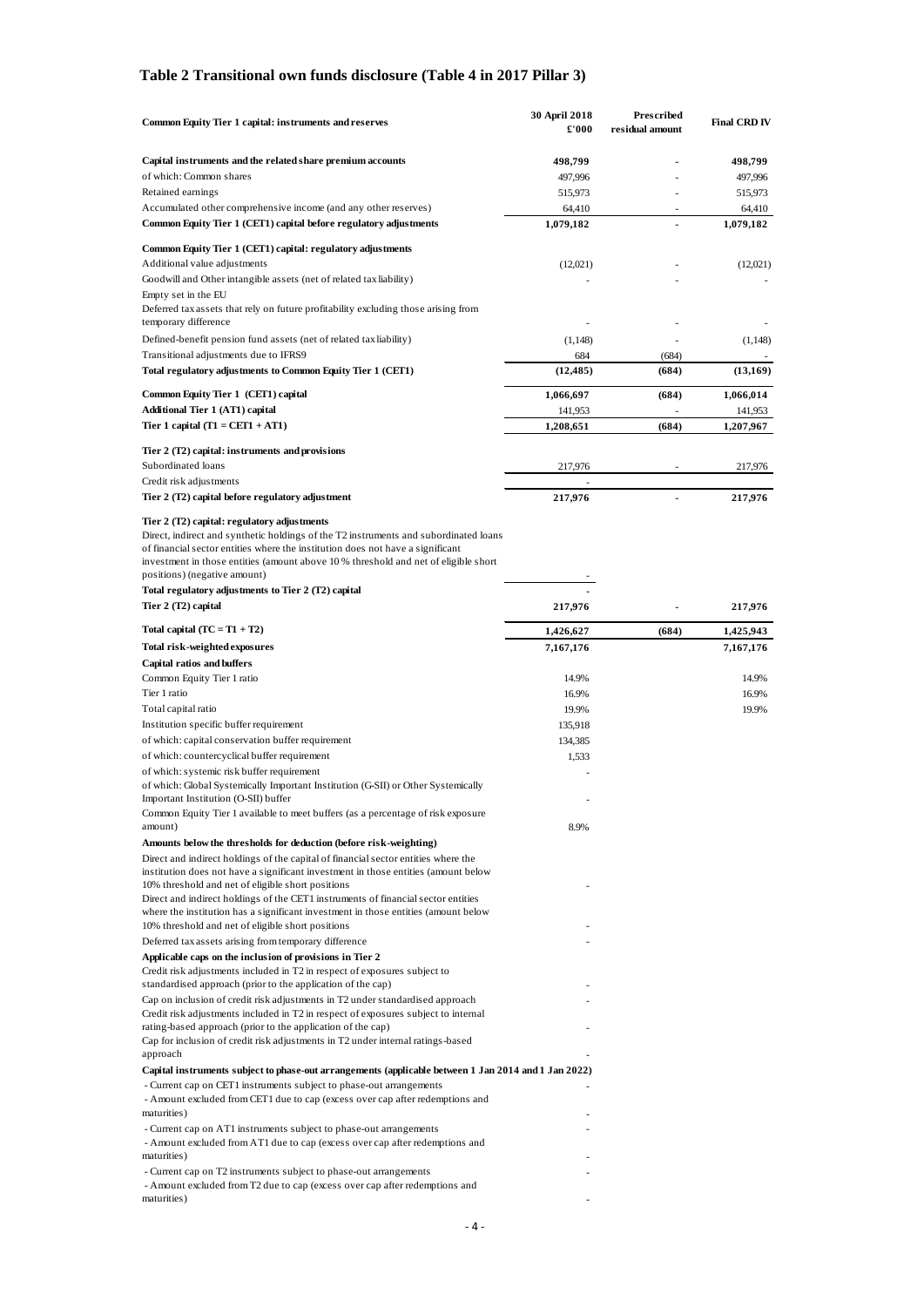| Common Equity Tier 1 capital: instruments and reserves                                                                                                                                                                                                                                                      | 31 October 2017<br>£'000 | Prescribed<br>residual amount | <b>Final CRD IV</b>    |
|-------------------------------------------------------------------------------------------------------------------------------------------------------------------------------------------------------------------------------------------------------------------------------------------------------------|--------------------------|-------------------------------|------------------------|
| Capital instruments and the related share premium accounts                                                                                                                                                                                                                                                  | 498,799                  |                               | 498,799                |
| of which: Common shares                                                                                                                                                                                                                                                                                     | 497,996                  |                               | 497,996                |
| Retained earnings                                                                                                                                                                                                                                                                                           | 493,712                  |                               | 493,712                |
| Accumulated other comprehensive income (and any other reserves)                                                                                                                                                                                                                                             | 64,458                   |                               | 64,458                 |
| Common Equity Tier 1 (CET1) capital before regulatory adjustments                                                                                                                                                                                                                                           | 1,056,969                |                               | 1,056,969              |
| Common Equity Tier 1 (CET1) capital: regulatory adjustments                                                                                                                                                                                                                                                 |                          |                               |                        |
| Additional value adjustments                                                                                                                                                                                                                                                                                | (10, 868)                |                               | (10, 868)              |
| Goodwill and Other intangible assets (net of related tax liability)                                                                                                                                                                                                                                         | (56)                     |                               | (56)                   |
| Direct, indirect and synthetic holdings of the CET1 instruments of financial sector<br>entities where the institution does not have a significant investment in those entities<br>(amount above 10% threshold and net of eligible short positions) (negative amount)                                        | (15,229)                 |                               | (15,229)               |
| Total regulatory adjustments to Common Equity Tier 1 (CET1)                                                                                                                                                                                                                                                 | (26, 610)                | $\overline{a}$                | (26,610)               |
| Common Equity Tier 1 (CET1) capital                                                                                                                                                                                                                                                                         | 1,030,359                | $\overline{a}$                | 1,030,359              |
| Additional Tier 1 (AT1) capital                                                                                                                                                                                                                                                                             |                          | ٠                             |                        |
| Tier 1 capital $(T1 = CET1 + AT1)$                                                                                                                                                                                                                                                                          | 1,030,359                | $\overline{a}$                | 1,030,359              |
| Tier 2 (T2) capital: instruments and provisions                                                                                                                                                                                                                                                             |                          |                               |                        |
| Subordinated loans                                                                                                                                                                                                                                                                                          | 248,105                  |                               | 248,105                |
| Credit risk adjustments<br>Tier 2 (T2) capital before regulatory adjustment                                                                                                                                                                                                                                 | 248,105                  |                               | 248,105                |
|                                                                                                                                                                                                                                                                                                             |                          |                               |                        |
| Tier 2 (T2) capital: regulatory adjustments<br>Direct, indirect and synthetic holdings of the T2 instruments and subordinated loans<br>of financial sector entities where the institution does not have a significant<br>investment in those entities (amount above 10% threshold and net of eligible short |                          |                               |                        |
| positions) (negative amount)                                                                                                                                                                                                                                                                                | (36, 860)                |                               | (36, 860)              |
| Of which new holdings not subject to transitional arrangements<br>Total regulatory adjustments to Tier 2 (T2) capital                                                                                                                                                                                       | (36, 860)<br>(36, 860)   | ä,                            | (36, 860)<br>(36, 860) |
| Tier 2 (T2) capital                                                                                                                                                                                                                                                                                         | 211,245                  |                               | 211,245                |
|                                                                                                                                                                                                                                                                                                             |                          |                               |                        |
| Total capital $(TC = T1 + T2)$                                                                                                                                                                                                                                                                              | 1,241,604                |                               | 1,241,604              |
| Total risk-weighted exposures<br>Capital ratios and buffers                                                                                                                                                                                                                                                 | 7,156,992                |                               |                        |
| Common Equity Tier 1 ratio                                                                                                                                                                                                                                                                                  | 14.4%                    |                               |                        |
| Tier 1 ratio                                                                                                                                                                                                                                                                                                | 14.4%                    |                               |                        |
| Total capital ratio                                                                                                                                                                                                                                                                                         | 17.3%                    |                               |                        |
| Institution specific buffer requirement                                                                                                                                                                                                                                                                     | 45,508                   |                               |                        |
| of which: capital conservation buffer requirement                                                                                                                                                                                                                                                           | 44,731                   |                               |                        |
| of which: countercyclical buffer requirement                                                                                                                                                                                                                                                                | 777                      |                               |                        |
| of which: systemic risk buffer requirement                                                                                                                                                                                                                                                                  |                          |                               |                        |
| of which: Global Systemically Important Institution (G-SII) or Other Systemically<br>Important Institution (O-SII) buffer                                                                                                                                                                                   |                          |                               |                        |
| Common Equity Tier 1 available to meet buffers (as a percentage of risk exposure                                                                                                                                                                                                                            |                          |                               |                        |
| amount)                                                                                                                                                                                                                                                                                                     | 8.4%                     |                               |                        |
| Amounts below the thresholds for deduction (before risk-weighting)                                                                                                                                                                                                                                          |                          |                               |                        |
| Direct and indirect holdings of the capital of financial sector entities where the<br>institution does not have a significant investment in those entities (amount below                                                                                                                                    |                          |                               |                        |
| 10% threshold and net of eligible short positions                                                                                                                                                                                                                                                           |                          |                               |                        |
| Direct and indirect holdings of the CET1 instruments of financial sector entities<br>where the institution has a significant investment in those entities (amount below                                                                                                                                     |                          |                               |                        |
| 10% threshold and net of eligible short positions                                                                                                                                                                                                                                                           |                          |                               |                        |
| Deferred tax assets arising from temporary difference                                                                                                                                                                                                                                                       | 26,610                   |                               |                        |
| Applicable caps on the inclusion of provisions in Tier 2<br>Credit risk adjustments included in T2 in respect of exposures subject to                                                                                                                                                                       |                          |                               |                        |
| standardised approach (prior to the application of the cap)                                                                                                                                                                                                                                                 |                          |                               |                        |
| Cap on inclusion of credit risk adjustments in T2 under standardised approach                                                                                                                                                                                                                               |                          |                               |                        |
| Credit risk adjustments included in T2 in respect of exposures subject to internal                                                                                                                                                                                                                          |                          |                               |                        |
| rating-based approach (prior to the application of the cap)<br>Cap for inclusion of credit risk adjustments in T2 under internal ratings-based                                                                                                                                                              |                          |                               |                        |
| approach                                                                                                                                                                                                                                                                                                    |                          |                               |                        |
| Capital instruments subject to phase-out arrangements (applicable between 1 Jan 2014 and 1 Jan 2022)                                                                                                                                                                                                        |                          |                               |                        |
| - Current cap on CET1 instruments subject to phase-out arrangements<br>- Amount excluded from CET1 due to cap (excess over cap after redemptions and                                                                                                                                                        |                          |                               |                        |
| maturities)                                                                                                                                                                                                                                                                                                 |                          |                               |                        |
| - Current cap on AT1 instruments subject to phase-out arrangements                                                                                                                                                                                                                                          |                          |                               |                        |
| - Amount excluded from AT1 due to cap (excess over cap after redemptions and                                                                                                                                                                                                                                |                          |                               |                        |
| maturities)                                                                                                                                                                                                                                                                                                 |                          |                               |                        |
| - Current cap on T2 instruments subject to phase-out arrangements                                                                                                                                                                                                                                           |                          |                               |                        |
| - Amount excluded from T2 due to cap (excess over cap after redemptions and<br>maturities)                                                                                                                                                                                                                  |                          |                               |                        |
|                                                                                                                                                                                                                                                                                                             |                          |                               |                        |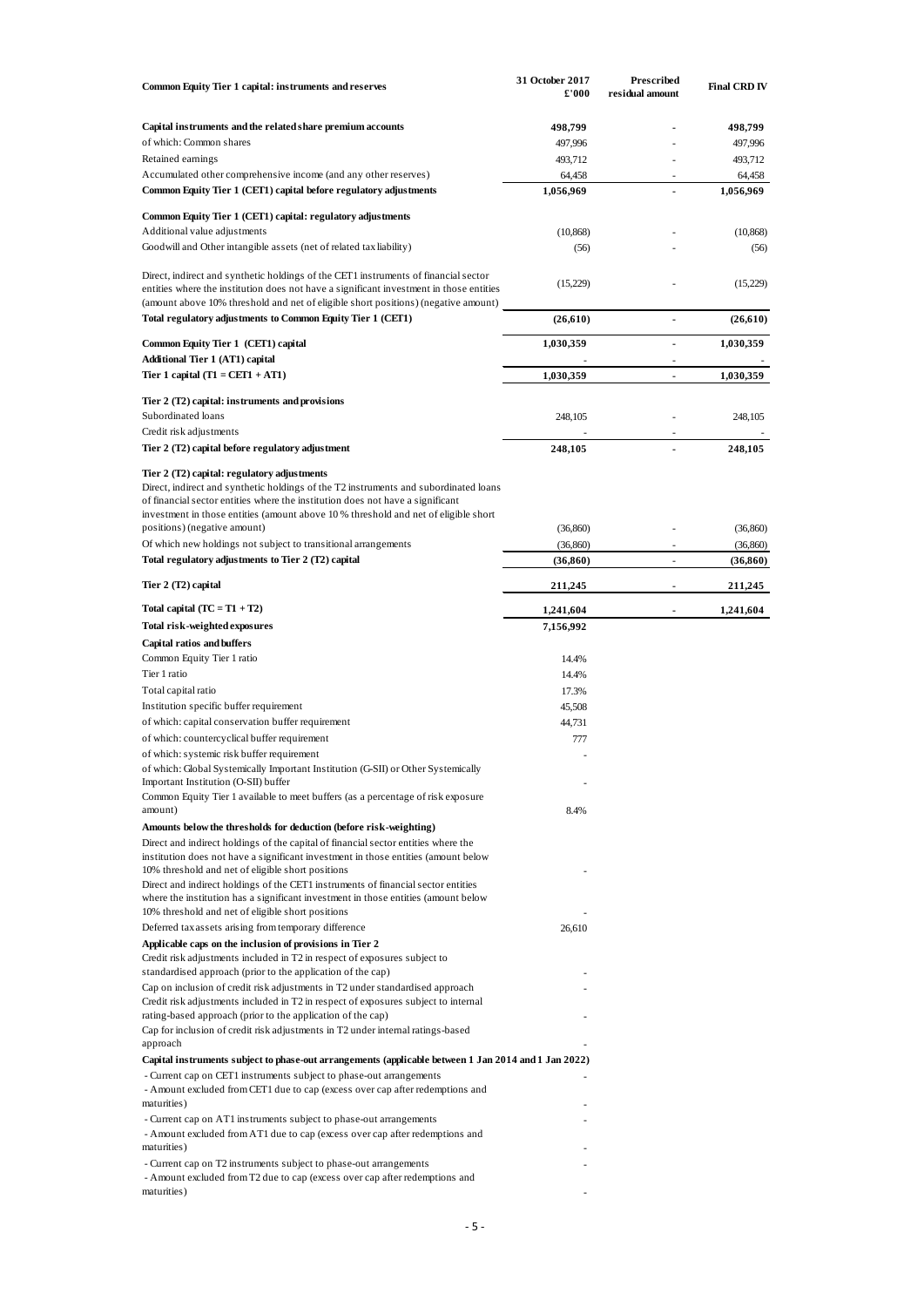### <span id="page-8-0"></span>**Table 3: Transitional arrangements for IFRS9**

### **£'000**

|                | <b>Quantitative template</b>                                         |            |
|----------------|----------------------------------------------------------------------|------------|
|                |                                                                      | 30-Apr-18  |
|                | <b>Available capital (amounts)</b>                                   |            |
| $\mathbf{1}$   | Common Equity Tier 1 (CET1) capital                                  | 1,066,697  |
|                | Common Equity Tier 1 (CET1) capital as if IFRS 9 or analogous ECLs   |            |
| $\overline{2}$ | transitional arrangements had not been applied                       | 1,066,014  |
| 3              | Tier 1 capital                                                       | 1,208,651  |
|                | Tier 1 capital as if IFRS 9 or analogous ECLs transitional           |            |
| 4              | arrangements had not been applied                                    | 1,207,967  |
| 5              | Total capital                                                        | 1,426,627  |
|                | Total capital as if IFRS 9 or analogous ECLs transitional            |            |
| 6              | arrangements had not been applied                                    | 1,425,943  |
|                | <b>Quantitative template</b>                                         |            |
| 7              | Total risk-weighted assets                                           | 7,167,176  |
|                | Total risk-weighted assets as if IFRS 9 or analogous ECLs            |            |
| 8              | transitional arrangements had not been applied                       | 7,166,125  |
|                | <b>Capital ratios</b>                                                |            |
| 9              | Common Equity Tier 1 (as a percentage of risk exposure amount)       | 14.9%      |
|                | Common Equity Tier 1 (as a percentage of risk exposure amount)       |            |
|                | as if IFRS 9 or analogous ECLs transitional arrangements had not     |            |
| 10             | been applied                                                         | 14.9%      |
| 11             | Tier 1 (as a percentage of risk exposure amount)                     | 16.9%      |
|                | Tier 1 (as a percentage of risk exposure amount) as if IFRS 9 or     |            |
| 12             | analogous ECLs transitional arrangements had not been applied        | 16.9%      |
| 13             | Total capital (as a percentage of risk exposure amount)              | 19.9%      |
|                | Total capital (as a percentage of risk exposure amount) as if IFRS 9 |            |
|                | or analogous ECLs transitional arrangements had not been             |            |
| 14             | applied                                                              | 19.9%      |
|                | Leverage ratio                                                       |            |
| 15             | Leverage ratio total exposure measure                                | 43,110,400 |
| 16             | Leverage ratio                                                       | 2.80%      |
|                | Leverage ratio as if IFRS 9 or analogous ECLs transitional           |            |
| 17             | arrangements had not been applied                                    | 2.80%      |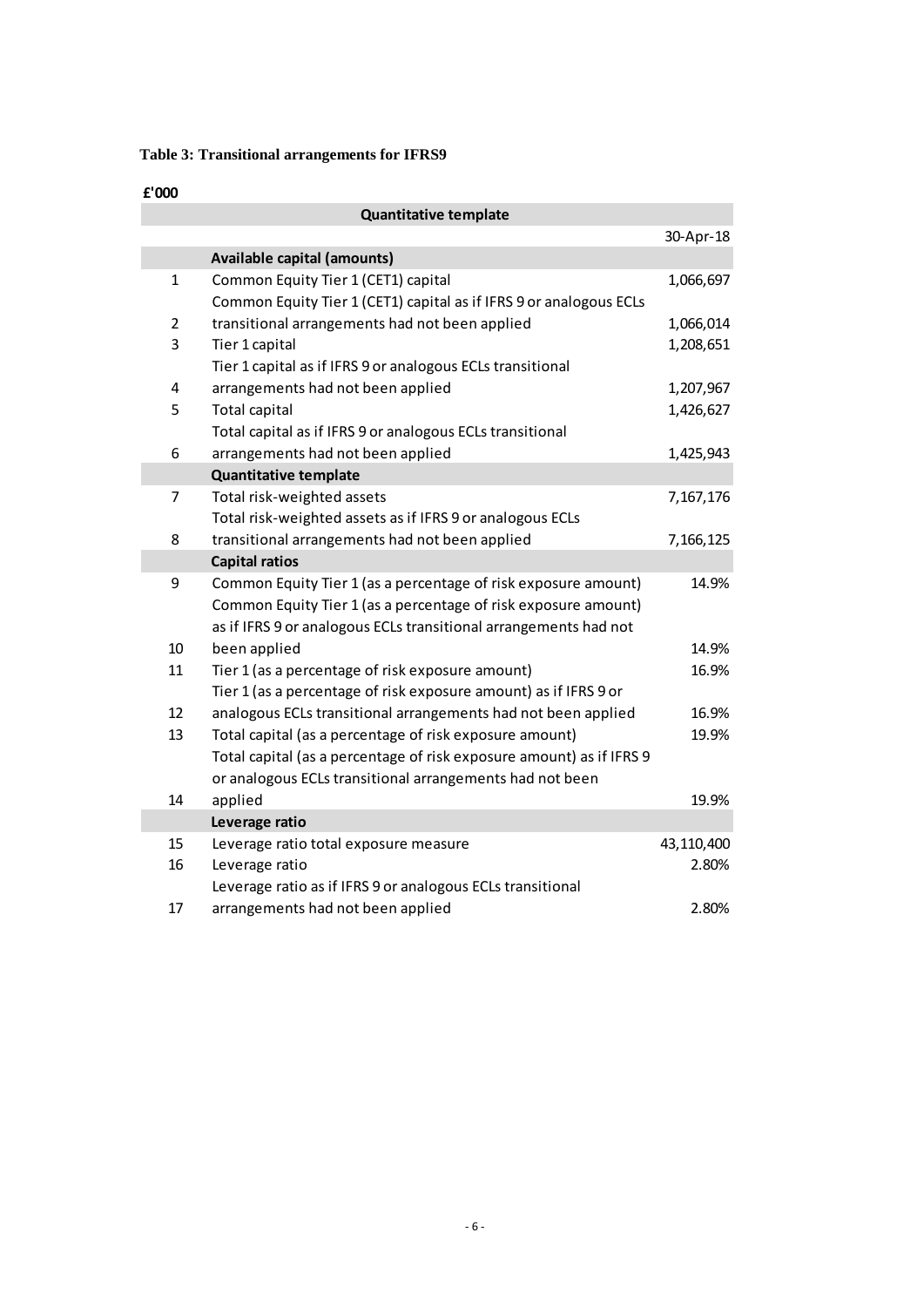### <span id="page-9-0"></span>**3.4 Leverage Ratio**

### <span id="page-9-1"></span>**Table 4: Leverage ratio disclosure (Table 7 in 2017 Pillar 3)**

| As at 30 April 2018                                                              |                                                                                                                                                                                                                                                                | £'000                       |
|----------------------------------------------------------------------------------|----------------------------------------------------------------------------------------------------------------------------------------------------------------------------------------------------------------------------------------------------------------|-----------------------------|
|                                                                                  | Summary reconciliation of accounting assets and leverage ratio exposures                                                                                                                                                                                       |                             |
|                                                                                  |                                                                                                                                                                                                                                                                | <b>Applicable Amounts</b>   |
| Total assets as per financial statements<br>consolidation                        | Adjustment for entities which are consolidated for accounting purposes but are outside the scope of regulatory                                                                                                                                                 | 39,359,199                  |
|                                                                                  | (Adjustment for fiduciary assets recognised on the balance sheet pursuant to the applicable accounting framework<br>but excluded from the leverage ratio exposure measure in accordance with Article 429(13) of Regulation (EU) No                             |                             |
| 575/2013 "CRR")<br>Adjustments for derivative financial instruments              |                                                                                                                                                                                                                                                                | (484,761)                   |
| Adjustments for securities financing transactions "SFTs"                         |                                                                                                                                                                                                                                                                | 711,115                     |
|                                                                                  | Adjustment for off-balance sheet items (ie conversion to credit equivalent amounts of off-balance sheet exposures)                                                                                                                                             | 3,518,061                   |
| 429 (7) of Regulation (EU) No 575/2013)                                          | (Adjustment for intragroup exposures excluded from the leverage ratio exposure measure in accordance with Article                                                                                                                                              |                             |
| Regulation (EU) No 575/2013)                                                     | (Adjustment for exposures excluded from the leverage ratio exposure measure in accordance with Article 429 (14) of                                                                                                                                             |                             |
| Other adjustments                                                                |                                                                                                                                                                                                                                                                | 6,786                       |
| Total leverage ratio exposure                                                    |                                                                                                                                                                                                                                                                | 43,110,400                  |
| Leverage ratio common disclosure                                                 |                                                                                                                                                                                                                                                                |                             |
|                                                                                  |                                                                                                                                                                                                                                                                | CRR leverage ratio exposure |
| On-balance sheet exposures (excluding derivatives and SFTs)                      |                                                                                                                                                                                                                                                                |                             |
| (Asset amounts deducted in determining Tier 1 capital)                           | On-balance sheet items (excluding derivatives, SFTs and fiduciary assets, but including collateral)                                                                                                                                                            | 18,639,633<br>(1,511)       |
|                                                                                  | Total on-balance sheet exposures (excluding derivatives, SFTs and fiduciary assets)                                                                                                                                                                            | 18,638,122                  |
|                                                                                  |                                                                                                                                                                                                                                                                |                             |
| Derivative exposures                                                             |                                                                                                                                                                                                                                                                |                             |
|                                                                                  | Replacement cost associated with all derivatives transactions (ie net of eligible cash variation margin)                                                                                                                                                       | 613,377                     |
|                                                                                  | Add-on amounts for PFE associated with all derivatives transactions (mark-to-market method)                                                                                                                                                                    | 932,739                     |
| Exposure determined under Original Exposure Method                               |                                                                                                                                                                                                                                                                |                             |
|                                                                                  | Gross-up for derivatives collateral provided where deducted from the balance sheet assets pursuant to the                                                                                                                                                      |                             |
| applicable accounting framework                                                  |                                                                                                                                                                                                                                                                |                             |
| (Exempted CCP leg of client-cleared trade exposures)                             | (Deductions of receivables assets for cash variation margin provided in derivatives transactions)                                                                                                                                                              |                             |
| Adjusted effective notional amount of written credit derivatives                 |                                                                                                                                                                                                                                                                | 557,654                     |
|                                                                                  | (Adjusted effective notional offsets and add-on deductions for written credit derivatives)                                                                                                                                                                     | (509, 540)                  |
| <b>Total derivative exposures</b>                                                |                                                                                                                                                                                                                                                                | 1,594,230                   |
|                                                                                  |                                                                                                                                                                                                                                                                |                             |
| Securities financing transaction exposures                                       | Gross SFT assets (with no recognition of netting), after adjusting for sales accounting transactions                                                                                                                                                           | 19,886,243                  |
|                                                                                  | (Netted amounts of cash payables and cash receivables of gross SFT assets)                                                                                                                                                                                     | (1,237,372)                 |
| Counterparty credit risk exposure for SFT assets                                 |                                                                                                                                                                                                                                                                | 711,115                     |
| (EU) No 575/2013                                                                 | Derogation for SFTs: Counterparty credit risk exposure in accordance with Article 429b (4) and 222 of Regulation                                                                                                                                               |                             |
| Agent transaction exposures                                                      |                                                                                                                                                                                                                                                                |                             |
| (Exempted CCP leg of client-cleared SFT exposure)                                |                                                                                                                                                                                                                                                                |                             |
| Total securities financing transaction exposures                                 |                                                                                                                                                                                                                                                                | 19,359,987                  |
| Other off-balance sheet exposures                                                |                                                                                                                                                                                                                                                                |                             |
| Off-balance sheet exposures at gross notional amount                             |                                                                                                                                                                                                                                                                | 6,613,158                   |
| (Adjustments for conversion to credit equivalent amounts)                        |                                                                                                                                                                                                                                                                | (3,095,097)                 |
| Other off-balance sheet exposures                                                |                                                                                                                                                                                                                                                                | 3,518,061                   |
|                                                                                  | Exempted exposures in accordance with CRR Article 429 (7) and (14) (on and off balance sheet)                                                                                                                                                                  |                             |
| (on and off balance sheet))                                                      | (Exemption of intragroup exposures (solo basis) in accordance with Article 429(7) of Regulation (EU) No 575/2013                                                                                                                                               |                             |
|                                                                                  | (Exposures exempted in accordance with Article 429 (14) of Regulation (EU) No 575/2013 (on and off balance sheet))                                                                                                                                             |                             |
| Capital and total exposures                                                      |                                                                                                                                                                                                                                                                |                             |
| Tier 1 capital                                                                   |                                                                                                                                                                                                                                                                | 1,208,651                   |
| Total leverage ratio exposures                                                   |                                                                                                                                                                                                                                                                | 43,110,400                  |
| Leverage ratio                                                                   |                                                                                                                                                                                                                                                                | 2.80%                       |
|                                                                                  | Choice on transitional arrangements and amount of derecognised fiduciary items                                                                                                                                                                                 |                             |
|                                                                                  | Choice on transitional arrangements for the definition of the capital measure                                                                                                                                                                                  |                             |
|                                                                                  | Amount of derecognised fiduciary items in accordance with Article 429(11) of Regulation (EU) NO 575/2013                                                                                                                                                       |                             |
| Description of the processes<br>used to manage the risk of<br>excessive leverage | Leverage ratio is reported to and monitored by ALCO on a monthly basis. Internal limits<br>have been set up for each business line in accordance with the Company's risk<br>appetite. Finance monitors the leverage usage against the limits on a daily basis. |                             |
| Description of the factors that                                                  |                                                                                                                                                                                                                                                                |                             |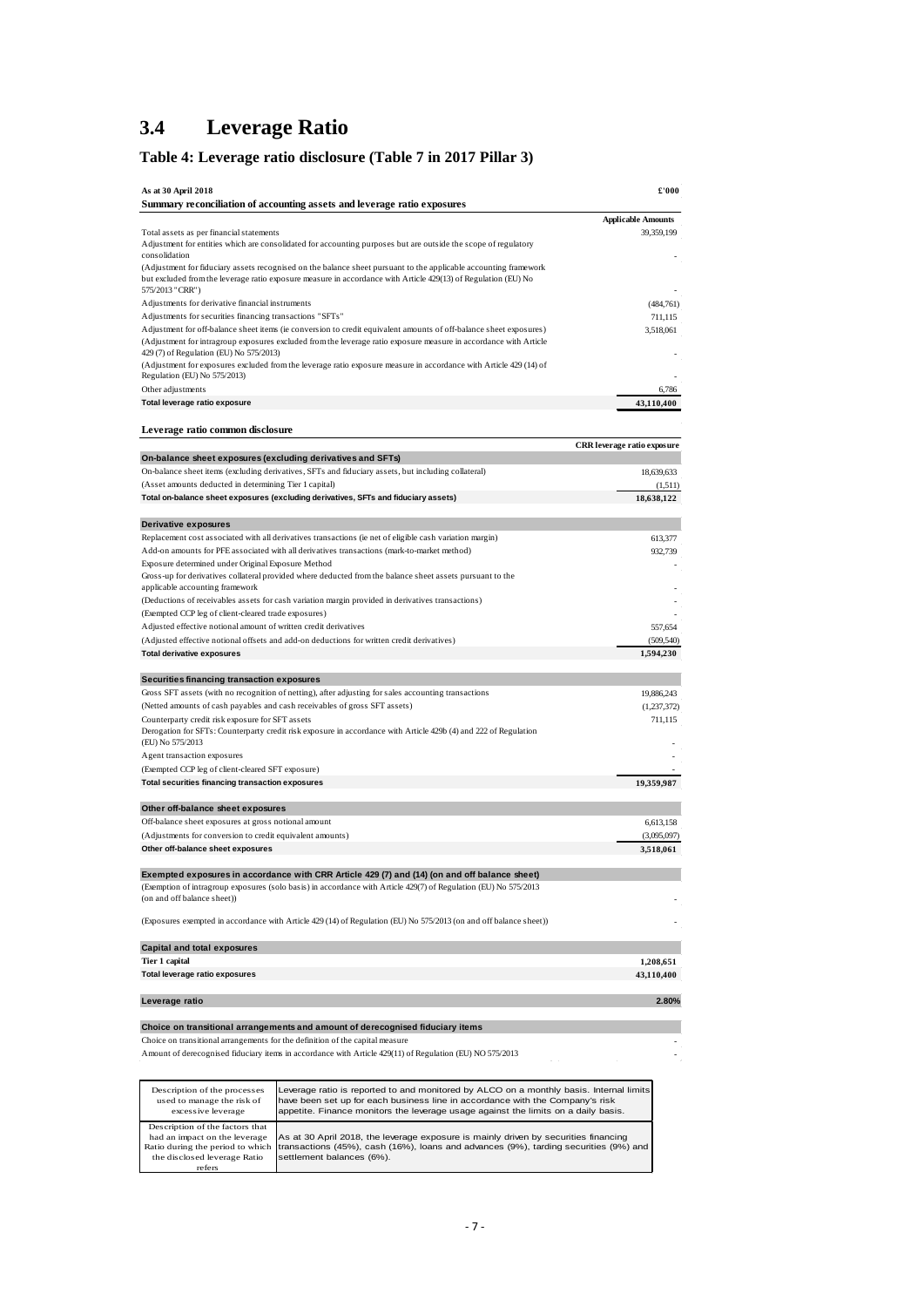| As at 31 October 2017                                                                                                                                        | £'000                     |
|--------------------------------------------------------------------------------------------------------------------------------------------------------------|---------------------------|
| Summary reconciliation of accounting assets and leverage ratio exposures                                                                                     |                           |
|                                                                                                                                                              | <b>Applicable Amounts</b> |
| Total assets as per published financial statements                                                                                                           | 40,034,945                |
| Adjustment for entities which are consolidated for accounting purposes but are outside the scope of regulatory<br>consolidation                              |                           |
| (Adjustment for fiduciary assets recognised on the balance sheet pursuant to the applicable accounting                                                       |                           |
| framework but excluded from the leverage ratio exposure measure in accordance with Article 429(13) of<br>Regulation (EU) No 575/2013 "CRR")                  |                           |
| Adjustments for derivative financial instruments                                                                                                             | (923, 785)                |
| Adjustments for securities financing transactions "SFTs"                                                                                                     | 1,480,486                 |
| Adjustment for off-balance sheet items (ie conversion to credit equivalent amounts of off-balance sheet<br>exposures)                                        | 3,335,682                 |
| (Adjustment for intragroup exposures excluded from the leverage ratio exposure measure in accordance with<br>Article 429 (7) of Regulation (EU) No 575/2013) |                           |
| (Adjustment for exposures excluded from the leverage ratio exposure measure in accordance with Article 429<br>(14) of Regulation (EU) No 575/2013)           |                           |
| Other adjustments                                                                                                                                            | (598, 833)                |
| Total leverage ratio exposure                                                                                                                                | 43,328,495                |
| Leverage ratio common disclosure                                                                                                                             |                           |

**CRR leverage ratio exposures On-balance sheet exposures (excluding derivatives and SFTs)** On-balance sheet items (excluding derivatives, SFTs and fiduciary assets, but including collateral) 16,627,981 (Asset amounts deducted in determining Tier 1 capital) (12,936) **Total on-balance sheet exposures (excluding derivatives, SFTs and fiduciary assets) 16,615,045 Derivative exposures** Replacement cost associated with *all* derivatives transactions (ie net of eligible cash variation margin) 312,827 Add-on amounts for PFE associated with *all* derivatives transactions (mark-to-market method) 951,018 Exposure determined under Original Exposure Method - Gross-up for derivatives collateral provided where deducted from the balance sheet assets pursuant to the applicable accounting framework (Deductions of receivables assets for cash variation margin provided in derivatives transactions) - (Exempted CCP leg of client-cleared trade exposures) Adjusted effective notional amount of written credit derivatives 306,212 (Adjusted effective notional offsets and add-on deductions for written credit derivatives) (271,573) **Total derivative exposures 1,298,484 Securities financing transaction exposures** Gross SFT assets (with no recognition of netting), after adjusting for sales accounting transactions 21,825,298 (Netted amounts of cash payables and cash receivables of gross SFT assets) (1,072,823) Counterparty credit risk exposure for SFT assets 1,327,687 Derogation for SFTs: Counterparty credit risk exposure in accordance with Article 429b (4) and 222 of Regulation (EU) No 575/2013 Agent transaction exposures (Exempted CCP leg of client-cleared SFT exposure) - **Total securities financing transaction exposures 22,080,162 Other off-balance sheet exposures** Off-balance sheet exposures at gross notional amount 6,617,357 (Adjustments for conversion to credit equivalent amounts) (3,282,553) **Other off-balance sheet exposures 3,334,804 Exempted exposures in accordance with CRR Article 429 (7) and (14) (on and off balance sheet)** (Exemption of intragroup exposures (solo basis) in accordance with Article 429(7) of Regulation (EU) No 575/2013 (on and off balance sheet)) (Exposures exempted in accordance with Article 429 (14) of Regulation (EU) No 575/2013 (on and off balance s - **Capital and total exposures Tier 1 capital 1,030,359 Total leverage ratio exposures 43,328,495 Leverage ratio Leverage ratio 2.38% Choice on transitional arrangements and amount of derecognised fiduciary items**

| Description of the processes<br>used to manage the risk of<br>excessive leverage | Leverage ratio is reported to and monitored by ALCO on a monthly basis.<br>Internal limits have been set up for each business line in accordance with the<br>Company's risk appetite. Finance monitors the leverage usage against the limits<br>on a daily basis. |
|----------------------------------------------------------------------------------|-------------------------------------------------------------------------------------------------------------------------------------------------------------------------------------------------------------------------------------------------------------------|
| Description of the factors that                                                  |                                                                                                                                                                                                                                                                   |
|                                                                                  | had an impact on the leverage As at 31 October 2017, the leverage exposure is mainly driven by securities                                                                                                                                                         |
|                                                                                  | Ratio during the period to which financing transactions (51%), cash (12%), loans and advances (11%), trading                                                                                                                                                      |
| the disclosed leverage Ratio                                                     | securities (8%) and settlement balances (6%)                                                                                                                                                                                                                      |
| refers                                                                           |                                                                                                                                                                                                                                                                   |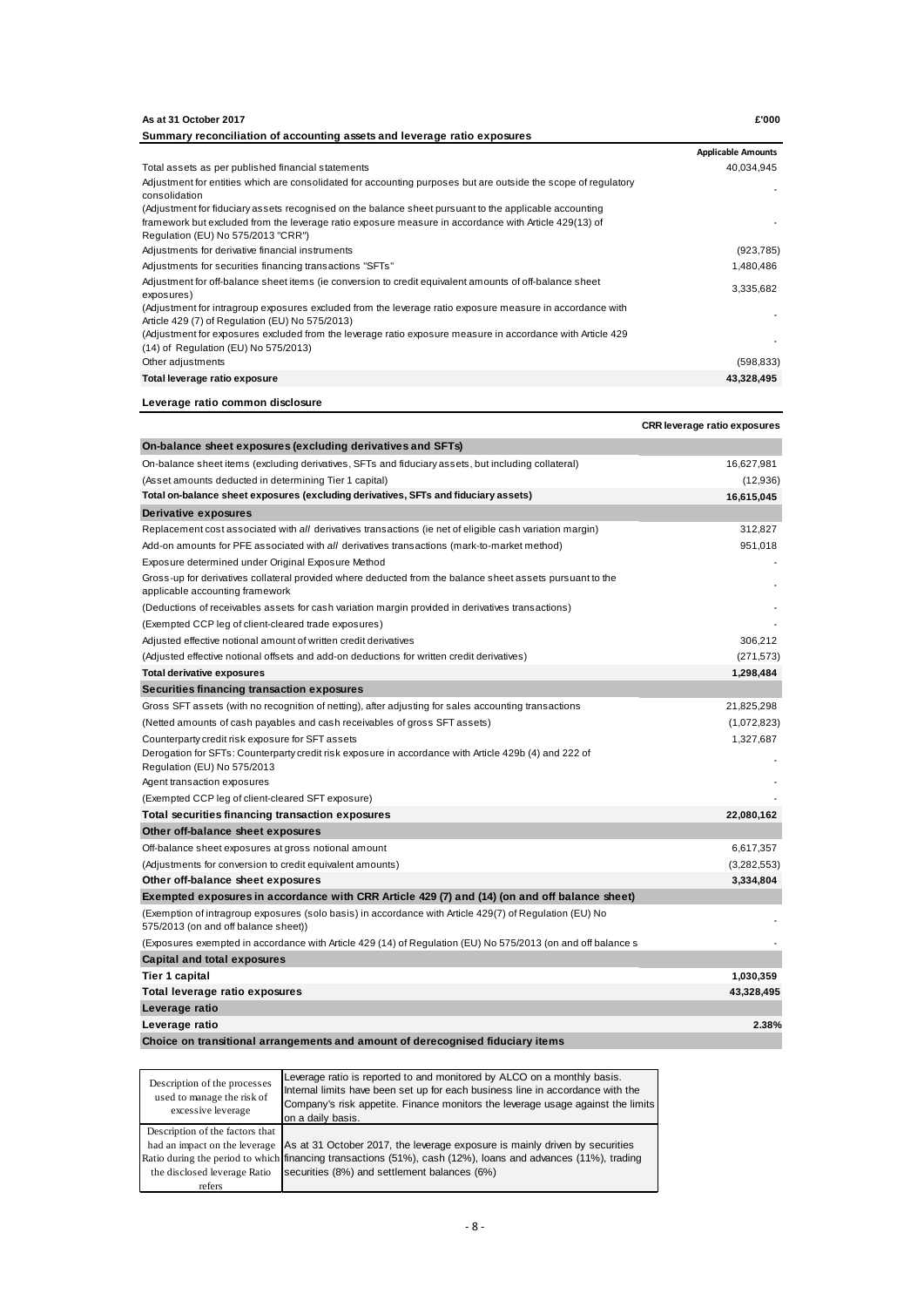## <span id="page-11-0"></span>**4.0 Capital Requirements**

<span id="page-11-1"></span>**Table 5: Risk exposure amount by risk type and calculation approach adopted (Table 8 in 2017 Pillar 3)**

**As at 30 April 2018**

| As at 30 April 2018                                                                |                           |                                              | Tier 1                         |                                            |
|------------------------------------------------------------------------------------|---------------------------|----------------------------------------------|--------------------------------|--------------------------------------------|
|                                                                                    | Risk-weighted<br>Exposure | <b>CET1 Capital</b><br>requirement<br>@ 4.5% | Capital<br>requirement<br>@ 6% | <b>Total Capital</b><br>requirement<br>@8% |
| £'000                                                                              |                           |                                              |                                |                                            |
| Risk-weighted exposure amounts for credit and counterparty credit                  |                           |                                              |                                |                                            |
| Calculated under the Standardised Approach                                         |                           |                                              |                                |                                            |
| Central governments or central banks                                               | 55,718                    | 2.507                                        | 3.343                          | 4,457                                      |
| Public sector entities                                                             | 88,176                    | 3,968                                        | 5,291                          | 7,054                                      |
| Multilateral Development Banks                                                     |                           |                                              |                                |                                            |
| Institutions                                                                       | 757,292                   | 34,078                                       | 45,438                         | 60,583                                     |
| Corporates                                                                         | 2,874,207                 | 129,339                                      | 172,452                        | 229,937                                    |
| Secured by mortgages on immovable property                                         | 227,589                   | 10,242                                       | 13,655                         | 18,207                                     |
| Equity                                                                             | 33,252                    | 1,496                                        | 1,995                          | 2,660                                      |
| Other items                                                                        | 29,071                    | 1,308                                        | 1,744                          | 2,326                                      |
|                                                                                    | 4,065,303                 | 182,939                                      | 243,918                        | 325,224                                    |
| Risk exposure amount for contributions to the default fund of a CCP                | 41,256                    | 1,857                                        | 2,475                          | 3,300                                      |
|                                                                                    | 4.106.559                 | 184,795                                      | 246.394                        | 328,525                                    |
| Risk-weighted exposure amount settlement/delivery risk in the Trading book         | 310                       | 14                                           | 19                             | 25                                         |
| Risk-weighted exposure amount for position, foreign exchange and commodities risks |                           |                                              |                                |                                            |
| Calculated under the Standardised Approach                                         |                           |                                              |                                |                                            |
| <b>Interest Rate</b>                                                               | 2.055.333                 | 92,490                                       | 123,320                        | 164,427                                    |
| Equity                                                                             | 96,837                    | 4,358                                        | 5,810                          | 7,747                                      |
| Foreign Exchange                                                                   | 200,983                   | 9,044                                        | 12,059                         | 16,079                                     |
| Commodities                                                                        | 6,664                     | 300                                          | 400                            | 533                                        |
|                                                                                    | 2,359,816                 | 106,192                                      | 141,589                        | 188,785                                    |
| Risk-weighted exposure amount for operational risk                                 |                           |                                              |                                |                                            |
| Calculated under the Basic Indicator Approach                                      | 695,680                   | 31,306                                       | 41,741                         | 55,654                                     |
| Risk-weighted exposure amount for credit valuation adjustment                      |                           |                                              |                                |                                            |
| Calculated under the Standardised Method                                           | 4,810                     | 216                                          | 289                            | 385                                        |
| <b>Total</b>                                                                       | 7,167,176                 | 322,523                                      | 430,031                        | 573,374                                    |
| Surplus CET1 Capital over the minimum requirement                                  |                           | 744,903                                      |                                |                                            |
| Surplus Tier1 Capital over the minimum requirement                                 |                           |                                              | 779,349                        |                                            |
| Surplus Total Capital over the minimum requirement                                 |                           |                                              |                                | 853,981                                    |
|                                                                                    |                           |                                              |                                |                                            |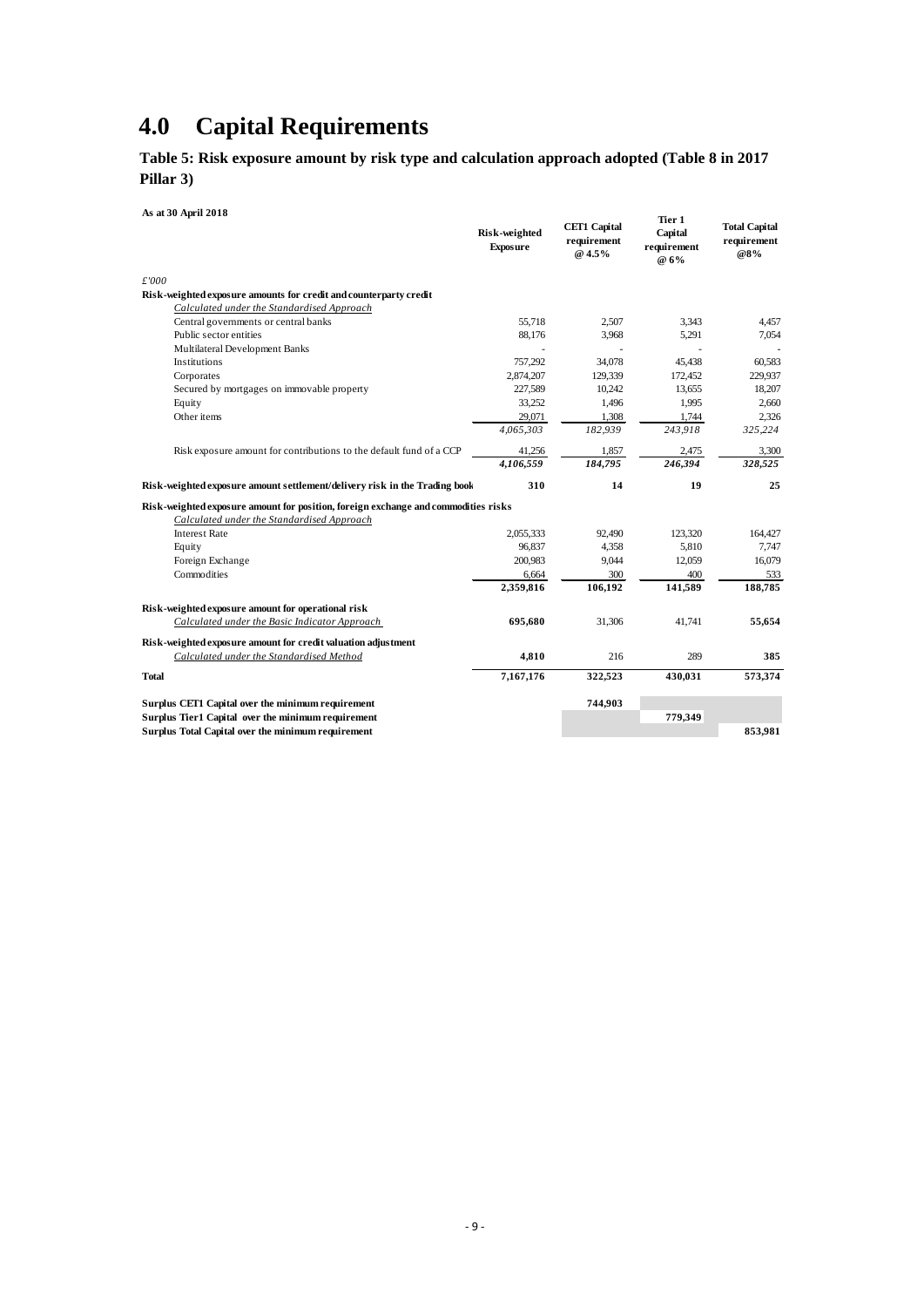| As at 31 October 2017                                                                                     |                           |                                              | Tier 1                         |                                            |
|-----------------------------------------------------------------------------------------------------------|---------------------------|----------------------------------------------|--------------------------------|--------------------------------------------|
|                                                                                                           | Risk-weighted<br>Exposure | <b>CET1 Capital</b><br>requirement<br>@ 4.5% | Capital<br>requirement<br>@ 6% | <b>Total Capital</b><br>requirement<br>@8% |
| £'000                                                                                                     |                           |                                              |                                |                                            |
| Risk-weighted exposure amounts for credit and counterparty credit                                         |                           |                                              |                                |                                            |
| Calculated under the Standardised Approach                                                                |                           |                                              |                                |                                            |
| Central governments or central banks                                                                      | 45.599                    | 2.052                                        | 2.736                          | 3.648                                      |
| Public sector entities                                                                                    | 74,988                    | 3,374                                        | 4,499                          | 5,999                                      |
| Multilateral Development Banks                                                                            |                           |                                              | $\overline{\phantom{a}}$       |                                            |
| Institutions                                                                                              | 714,601                   | 32,157                                       | 42,876                         | 57,168                                     |
| Corporates                                                                                                | 3,045,028                 | 137,026                                      | 182,702                        | 243,602                                    |
| Secured by mortgages on immovable property                                                                | 286,888                   | 12,910                                       | 17,213                         | 22,951                                     |
| Equity                                                                                                    | 18,848                    | 848                                          | 1,131                          | 1,508                                      |
| Other items                                                                                               | 23,945                    | 1,078                                        | 1,437                          | 1,916                                      |
|                                                                                                           | 4,209,897                 | 189,445                                      | 252,594                        | 336,792                                    |
| Risk exposure amount for contributions to the default fund of a CCP                                       | 56,896                    | 2,560                                        | 3,414                          | 4,552                                      |
|                                                                                                           | 4,266,793                 | 192,006                                      | 256,008                        | 341,343                                    |
|                                                                                                           |                           |                                              |                                |                                            |
| Risk-weighted exposure amount settlement/delivery risk in the Trading book                                | 59                        | 3                                            | 4                              | 5                                          |
| Risk-weighted exposure amount for position, foreign exchange and commodities risks                        |                           |                                              |                                |                                            |
| Calculated under the Standardised Approach                                                                |                           |                                              |                                |                                            |
| <b>Interest Rate</b>                                                                                      | 2,036,620                 | 91,648                                       | 122,197                        | 162,930                                    |
| Equity                                                                                                    | 42,469                    | 1,911                                        | 2,548                          | 3,398                                      |
| Foreign Exchange                                                                                          | 89,433                    | 4,024                                        | 5,366                          | 7,155                                      |
| Commodities                                                                                               | 19,098                    | 859                                          | 1,146                          | 1,528                                      |
|                                                                                                           | 2,187,620                 | 98,443                                       | 131,257                        | 175,010                                    |
|                                                                                                           |                           |                                              |                                |                                            |
| Risk-weighted exposure amount for operational risk<br>Calculated under the Basic Indicator Approach       | 695,680                   | 31,306                                       | 41,741                         | 55,654                                     |
|                                                                                                           |                           |                                              |                                |                                            |
| Risk-weighted exposure amount for credit valuation adjustment<br>Calculated under the Standardised Method | 6,840                     | 308                                          | 410                            | 547                                        |
| <b>Total</b>                                                                                              | 7,156,992                 | 322,065                                      | 429,419                        | 572,559                                    |
|                                                                                                           |                           |                                              |                                |                                            |
| Surplus CET1 Capital over the minimum requirement                                                         |                           | 708,295                                      |                                |                                            |
| Surplus Tier1 Capital over the minimum requirement<br>Surplus Total Capital over the minimum requirement  |                           |                                              | 600,940                        | 669.045                                    |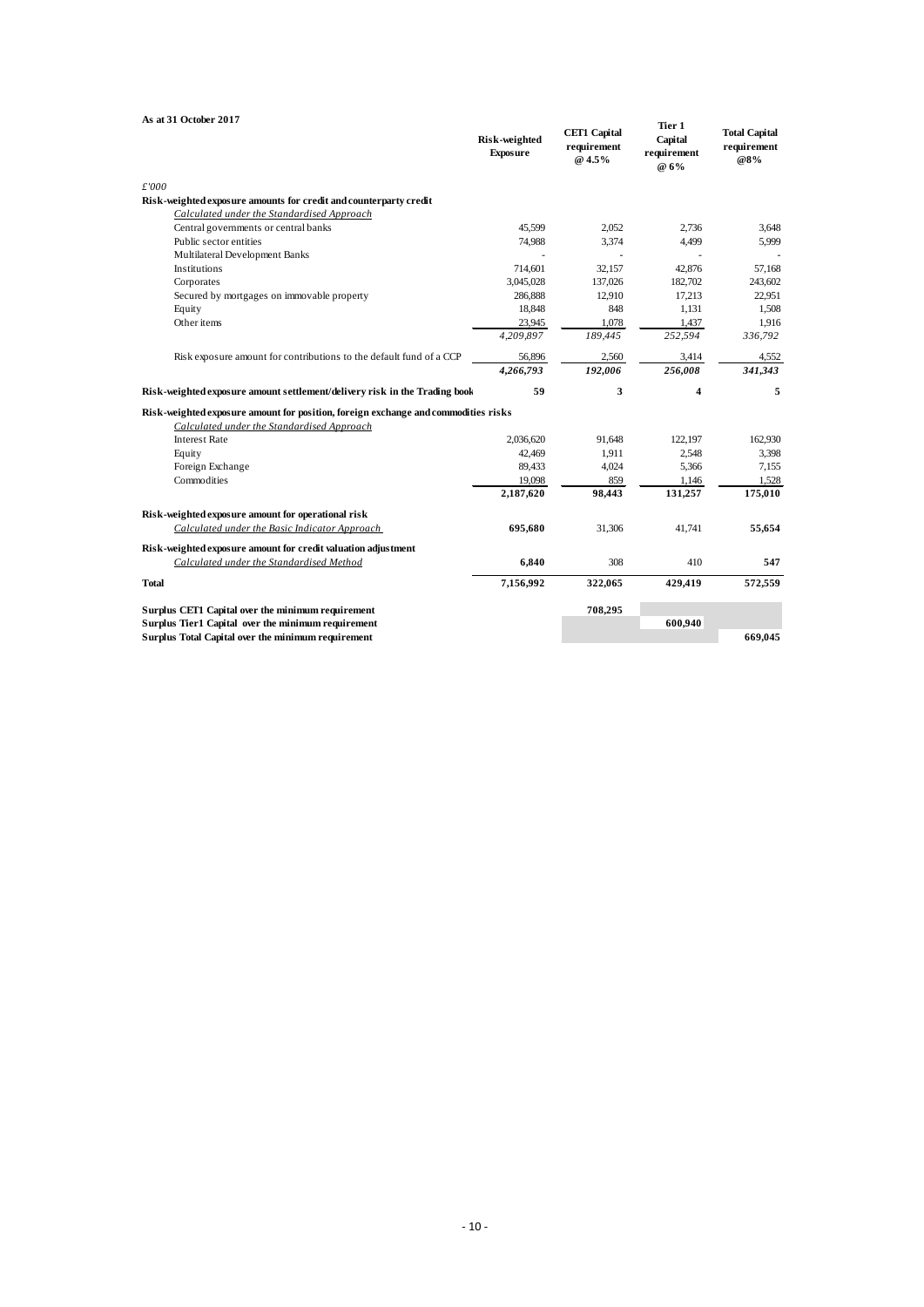## <span id="page-13-0"></span>**5.0 Credit Risk**

<span id="page-13-1"></span>**Table 6: Risk exposure amounts by banking and trading activities (Table 9 in 2017 Pillar 3)**

| As at 30 April 2018                                                        |                |           |           |
|----------------------------------------------------------------------------|----------------|-----------|-----------|
| £'000                                                                      | <b>Banking</b> | Trading   | Total     |
| Risk-weighted exposure amounts for credit and counterparty credit          |                |           |           |
| Calculated under the Standardised Approach                                 |                |           |           |
| Central governments or central banks                                       | 34,066         | 21,652    | 55,718    |
| Public sector entities                                                     | 88.176         |           | 88,176    |
| Institutions                                                               | 102.081        | 655.211   | 757.292   |
| Corporates                                                                 | 2,151,669      | 722,537   | 2,874,207 |
| Secured by mortgages on immovable property                                 | 227.589        |           | 227,589   |
| Equity                                                                     | 33.252         |           | 33.252    |
| Other items                                                                | 29,071         |           | 29,071    |
|                                                                            | 2,665,904      | 1.399.400 | 4,065,303 |
| Risk exposure amount for contributions to the default fund of a CCP        |                | 41,256    | 41,256    |
|                                                                            | 2,665,904      | 1,440,655 | 4,106,559 |
| Risk-weighted exposure amount settlement/delivery risk in the Trading book |                | 310       | 310       |
| <b>Total</b>                                                               | 2,665,904      | 1.440.966 | 4.106.869 |

| As at 31 October 2017                                                      |                |           |              |
|----------------------------------------------------------------------------|----------------|-----------|--------------|
| £'000                                                                      | <b>Banking</b> | Trading   | <b>Total</b> |
| Risk-weighted exposure amounts for credit and counterparty credit          |                |           |              |
| Calculated under the Standardised Approach                                 |                |           |              |
| Central governments or central banks                                       | 34.183         | 11.416    | 45,599       |
| Public sector entities                                                     | 71,484         | 3,504     | 74,988       |
| <b>Institutions</b>                                                        | 86.829         | 627,772   | 714.601      |
| Corporates                                                                 | 2,134,580      | 910.448   | 3,045,028    |
| Secured by mortgages on immovable property                                 | 286,888        |           | 286,888      |
| Equity                                                                     | 18,848         |           | 18,848       |
| Other items                                                                | 23,945         |           | 23,945       |
|                                                                            | 2,656,757      | 1,553,140 | 4,209,897    |
| Risk exposure amount for contributions to the default fund of a CCP        |                | 56,896    | 56,896       |
|                                                                            | 2,656,757      | 1,610,036 | 4,266,793    |
| Risk-weighted exposure amount settlement/delivery risk in the Trading book |                | 59        | 59           |
| <b>Total</b>                                                               | 2,656,757      | 1,610,095 | 4.266.851    |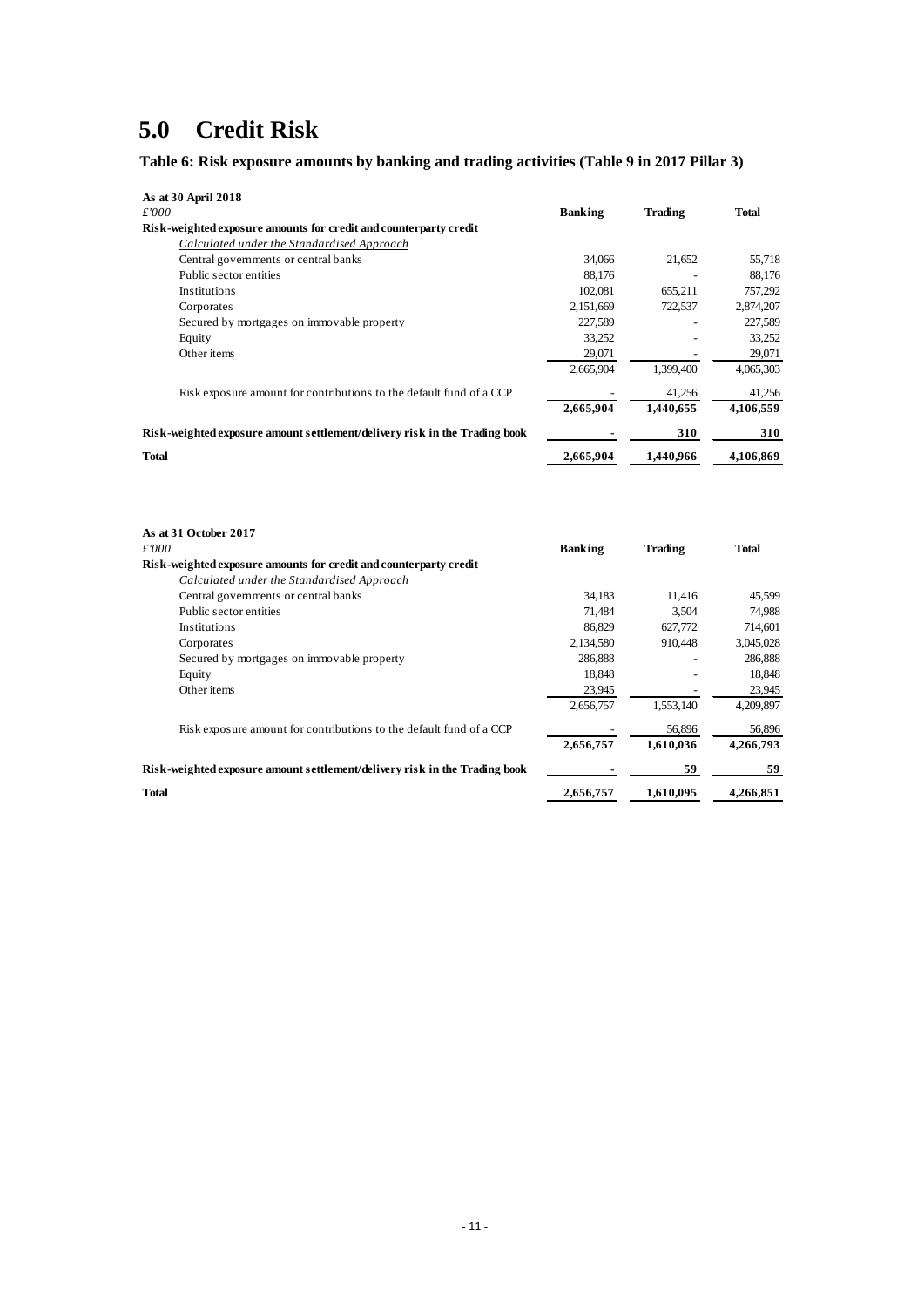### <span id="page-14-0"></span>**Table 7: Gross credit exposures within the banking book (Table 10 in 2016 Pillar 3)**

#### **As at 30 April 2018**

*£'000* **Exposure amounts for credit risk in the banking book** 

| sure amounts for credit risk in the banking book    | <b>Gross</b><br><b>Exposure</b> | Final<br><b>Exposure</b> | Risk-<br>weighted<br><b>Exposure</b> |
|-----------------------------------------------------|---------------------------------|--------------------------|--------------------------------------|
| On balance sheet exposures                          |                                 |                          |                                      |
| Central governments or central banks                | 6,722,610                       | 6,722,610                | 34,066                               |
| Public sector entities                              | 176.351                         | 176.351                  | 88,176                               |
| Institutions                                        | 105.012                         | 105.012                  | 24,334                               |
| Corporates                                          | 3,564,934                       | 1,496,282                | 1,269,766                            |
| Secured by mortgages on immovable property          | 591.649                         | 573,690                  | 222,191                              |
| Equity                                              | 33,252                          | 33,252                   | 33,252                               |
| Other items                                         | 29,080                          | 29,080                   | 29,071                               |
|                                                     | 11,222,888                      | 9,136,277                | 1,700,855                            |
| Off balance sheet exposures                         |                                 |                          |                                      |
| Central governments or central banks                | 106,142                         | 53,071                   |                                      |
| Public sector entities                              |                                 |                          |                                      |
| Multilateral Development Banks                      |                                 |                          |                                      |
| <b>Institutions</b>                                 | 55,606                          | 35,667                   | 77,747                               |
| Corporates                                          | 6.417.915                       | 1,136,912                | 881,903                              |
| Secured by mortgages on immovable property          | 33,495                          | 15,424                   | 5,398                                |
| Equity                                              |                                 |                          |                                      |
| Other items                                         |                                 |                          |                                      |
|                                                     | 6,613,158                       | 1,241,074                | 965,049                              |
| <b>Total</b>                                        | 17,836,046                      | 10,377,351               | 2,665,904                            |
| Small and medium enterprises included in Corporates |                                 |                          |                                      |

#### **As at 31 October 2017**

*£'000*

| Exposure amounts for credit risk in the banking book | <b>Gross</b>    | Final           | Risk-                       |
|------------------------------------------------------|-----------------|-----------------|-----------------------------|
|                                                      | <b>Exposure</b> | <b>Exposure</b> | weighted<br><b>Exposure</b> |
| On balance sheet exposures                           |                 |                 |                             |
| Central governments or central banks                 | 5,357,321       | 5,357,321       | 34,183                      |
| Public sector entities                               | 142,969         | 142,969         | 71,484                      |
| Institutions                                         | 43.596          | 43.596          | 34,657                      |
| Corporates                                           | 3,550,517       | 1,554,664       | 1,249,851                   |
| Secured by mortgages on immovable property           | 671,763         | 652,466         | 278,258                     |
| Equity                                               | 18,848          | 18,848          | 18,848                      |
| Other items                                          | 23,945          | 23,945          | 23,945                      |
|                                                      | 9,808,959       | 7,793,809       | 1,711,226                   |
| Off balance sheet exposures                          |                 |                 |                             |
| Central governments or central banks                 | 106,184         | 53,092          |                             |
| Public sector entities                               |                 |                 |                             |
| Multilateral Development Banks                       |                 |                 |                             |
| <b>Institutions</b>                                  | 90,286          | 58,397          | 52,172                      |
| Corporates                                           | 6,379,867       | 1,154,519       | 884,729                     |
| Secured by mortgages on immovable property           | 41,020          | 17,840          | 8,630                       |
| Equity                                               |                 |                 |                             |
| Other items                                          |                 |                 |                             |
|                                                      | 6,617,357       | 1,283,848       | 945,531                     |
| <b>Total</b>                                         | 16,426,315      | 9,077,656       | 2,656,757                   |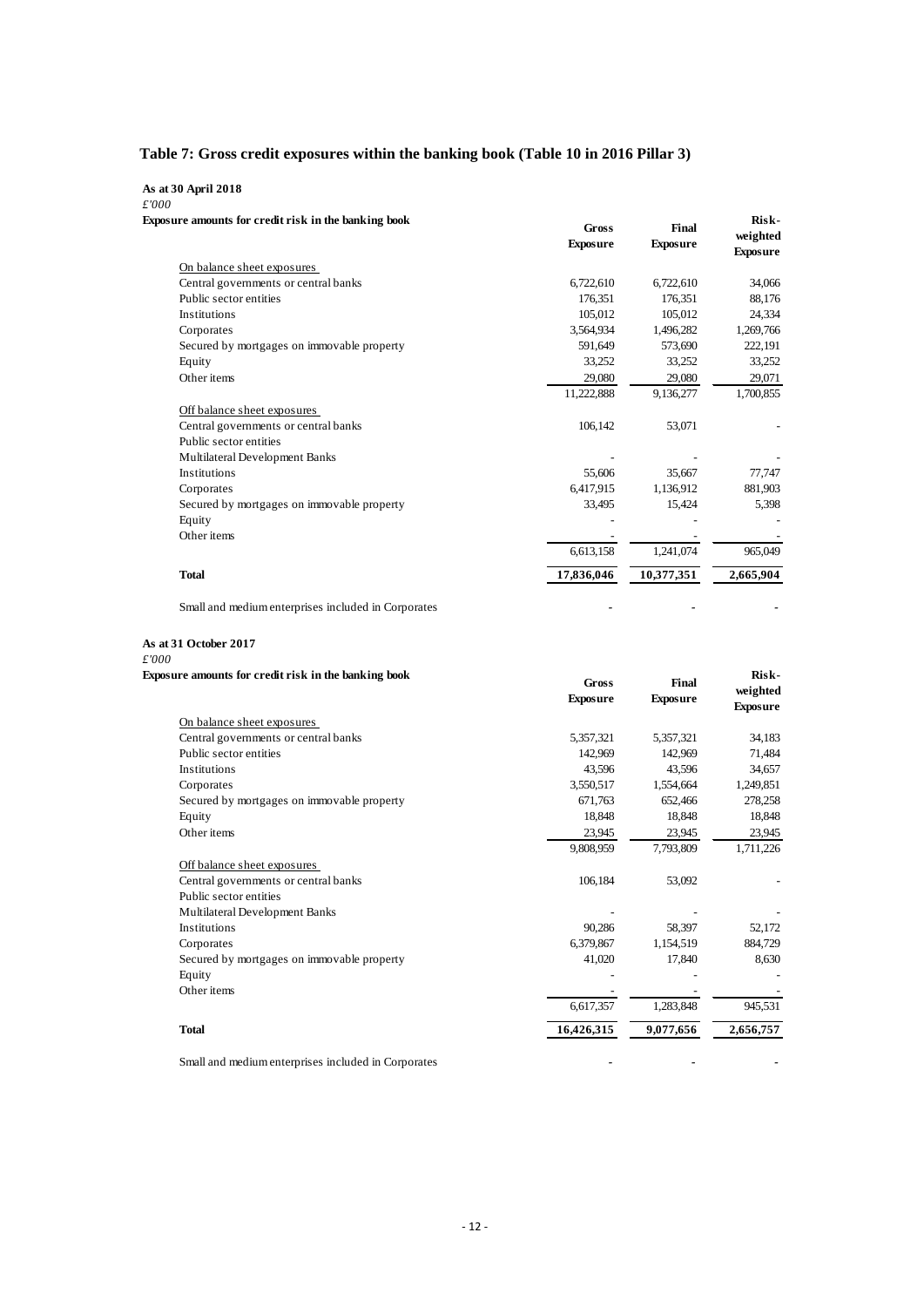#### <span id="page-15-0"></span>**Table 8: Reconciliation of provision for credit losses (Table 19 in 2017 Pillar 3)**

|                                     | 30 April 2018     | 31 October 2017   |
|-------------------------------------|-------------------|-------------------|
|                                     | (Under IFRS $9$ ) | (Under IAS $39$ ) |
|                                     | £'000             | £000              |
| Provisions brought forward          | 5,084             | 3,814             |
| Provisions raised during the period | 2,046             | 88                |
| Provisions as at period end         | 7,130             | 3,902             |

No specific adjustments were proposed as at 30 April 2018 (2017: nil).

### <span id="page-15-1"></span>**Table 9: Trading credit risk (Table 20 in 2017 Pillar 3)**

| As at 30 April 2018<br>£'000                  |                          |                          |                                      |
|-----------------------------------------------|--------------------------|--------------------------|--------------------------------------|
| Counterparty credit risk exposure by products | Gross<br><b>Exposure</b> | Final<br><b>Exposure</b> | Risk-<br>weighted<br><b>Exposure</b> |
| Calculated under the Standardised Approach    |                          |                          |                                      |
| Exchange traded derivatives                   | 1,119,856                | 762,410                  | 138,812                              |
| OTC derivatives                               | 395,114                  | 19,150                   | 4,480                                |
| <b>SFTs</b>                                   | 2,887,587                | 2,887,587                | 1,256,107                            |
| <b>Total</b>                                  | 4,402,558                | 3,669,147                | 1,399,400                            |
| As at 31 October 2017                         |                          |                          |                                      |
| £'000                                         |                          |                          |                                      |
| Counterparty credit risk exposure by products | <b>Gross</b>             | Final                    | Risk-                                |
|                                               | <b>Exposure</b>          | <b>Exposure</b>          | weighted<br><b>Exposure</b>          |
| Calculated under the Standardised Approach    |                          |                          |                                      |
| Exchange traded derivatives                   | 1,341,192                | 1,077,345                | 194,209                              |
| OTC derivatives                               | 289,021                  | 29,422                   | 6,289                                |
| <b>SFTs</b>                                   | 2,760,542                | 2,760,542                | 1,352,642                            |
| <b>Total</b>                                  | 4,390,754                | 3,867,309                | 1,553,140                            |

#### <span id="page-15-2"></span>**Table 10: Counterparty credit risk by exposure class (Table 21 in 2016 Pillar 3)**

#### **As at 30 April 2018** *£'000* **Exposure amounts for counterparty credit risk in trading book Gross Exposure Final Exposure Riskweighted Exposure** *Calculated under the Standardised Approach*  Central governments or central banks 416,669 416,669 416,669 21,652 Public sector entities Institutions 3,078,798 2,394,215 655,211 Corporates 207,091 858,263 722,537 **Total 4,402,558 3,669,147 1,399,400** Small and medium enterprises, included in Corporates - - -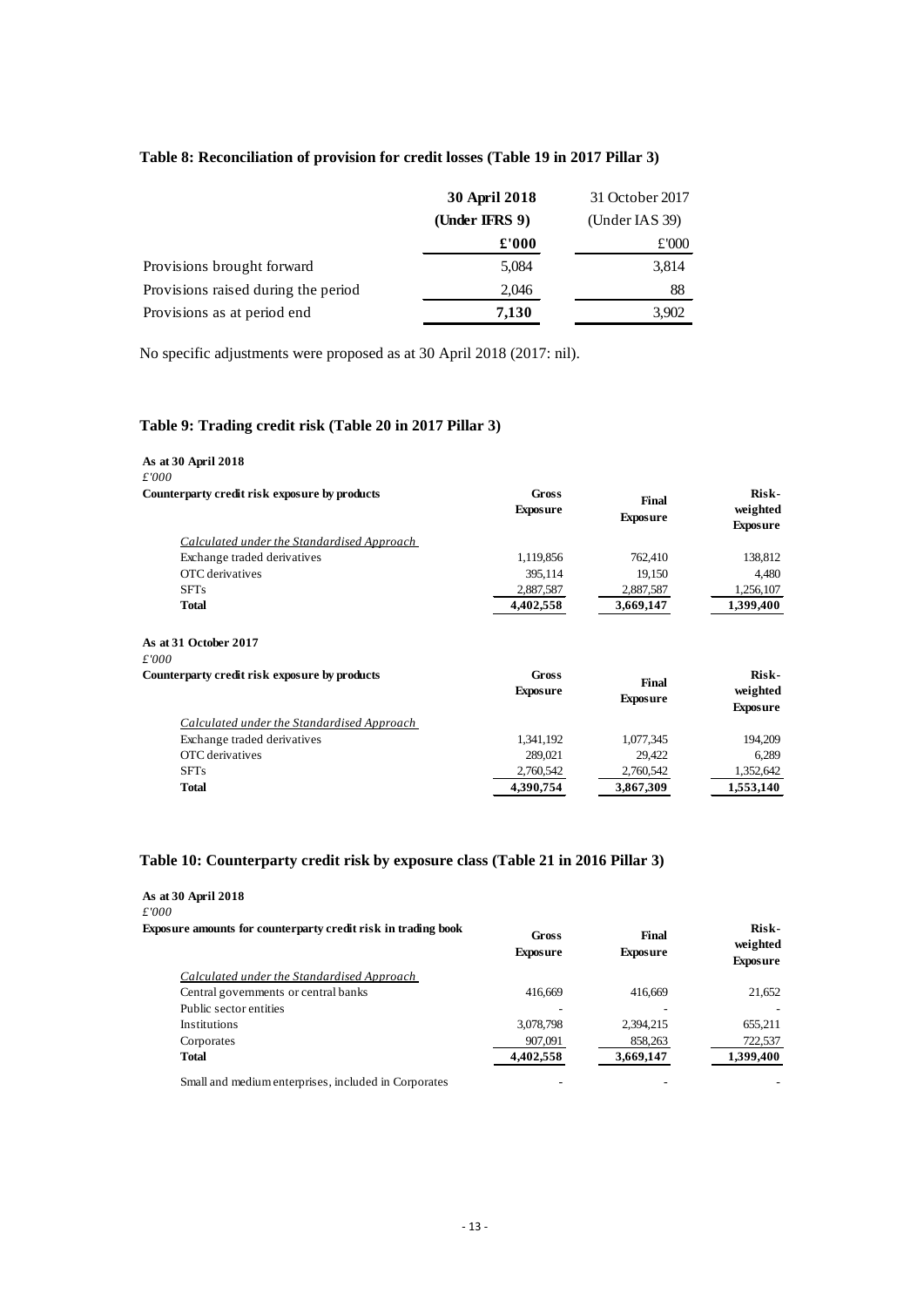#### **As at 31 October 2017** *£'000* **Exposure amounts for counterparty credit risk in trading book**

| sure amounts for counterparty credit risk in trading book | Gross<br><b>Exposure</b> | Final<br><b>Exposure</b> | Risk-<br>weighted<br><b>Exposure</b> |
|-----------------------------------------------------------|--------------------------|--------------------------|--------------------------------------|
| Calculated under the Standardised Approach                |                          |                          |                                      |
| Central governments or central banks                      | 210,058                  | 210,058                  | 11,416                               |
| Public sector entities                                    | 4.864                    | 4.864                    | 3,504                                |
| Institutions                                              | 3,083,913                | 2,580,677                | 627,772                              |
| Corporates                                                | 1,091,919                | 1,071,709                | 910,448                              |
| <b>Total</b>                                              | 4,390,754                | 3,867,309                | 1,553,140                            |
| Small and medium enterprises, included in Corporates      |                          |                          |                                      |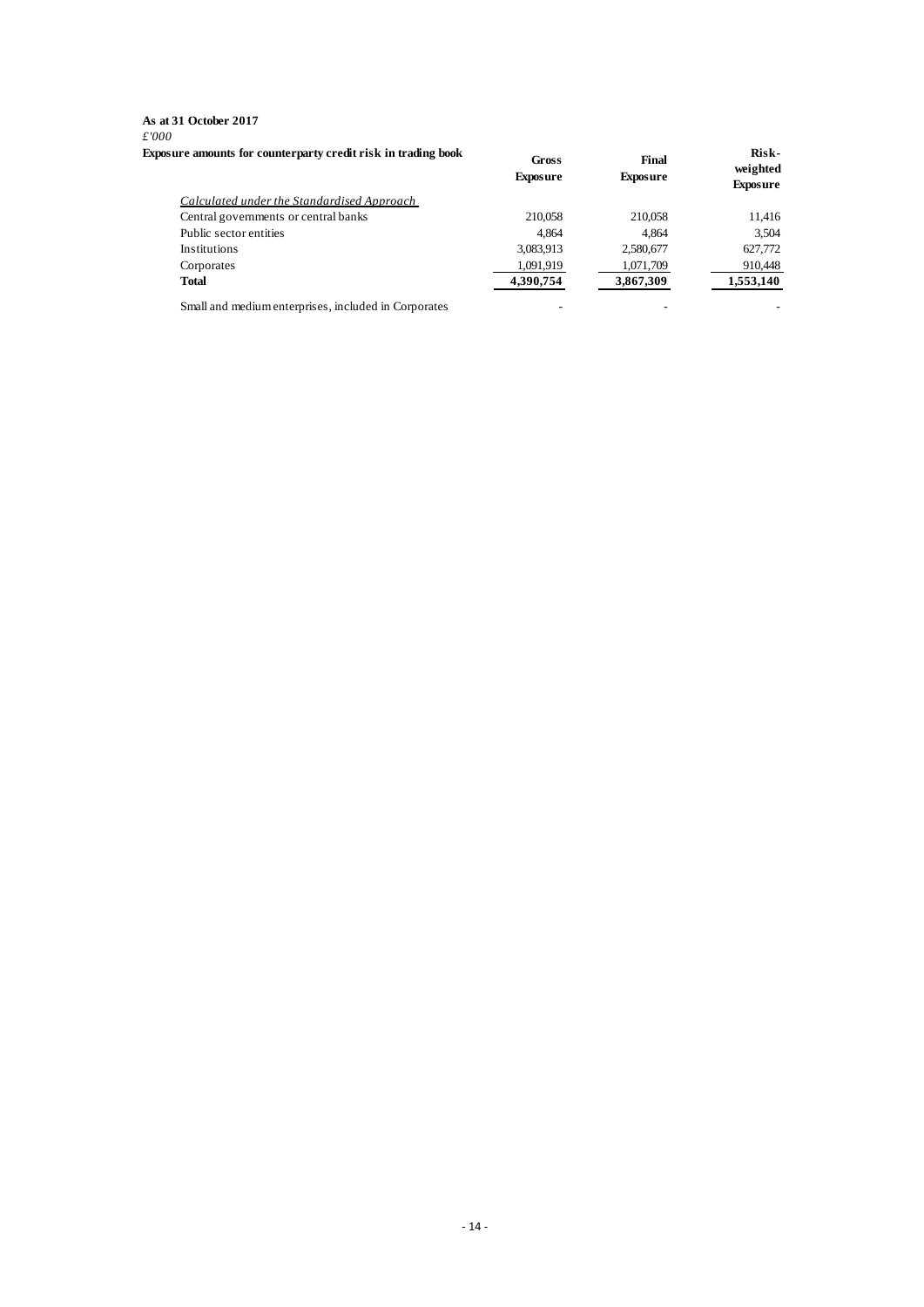<span id="page-17-1"></span>

| Table 11: Exposures amounts subjected to the use of the ECAIs (Table 31 in 2017 Pillar 3) |  |
|-------------------------------------------------------------------------------------------|--|
|-------------------------------------------------------------------------------------------|--|

**As at 30 April 2018**

| £'000                                                   | <b>Gross</b><br><b>Exposure</b> | Final<br><b>Exposure</b> | Risk-<br>weighted<br><b>Exposures</b> |
|---------------------------------------------------------|---------------------------------|--------------------------|---------------------------------------|
| <b>Exposure amounts subject to the use of the ECAIs</b> |                                 |                          |                                       |
| Central governments or central banks                    | 169,304                         | 116,233                  |                                       |
| Public sector entities                                  | 176,351                         | 176,351                  | 88,176                                |
| Multilateral Development Banks                          |                                 |                          |                                       |
| <b>Institutions</b>                                     | 1,775,840                       | 1,155,436                | 342,801                               |
| Corporates                                              | 5,272,657                       | 1,210,151                | 721,213                               |
| <b>Total</b>                                            | 7,394,152                       | 2,658,171                | 1,152,190                             |

#### **As at 31 October 2017**

| f/000                                                   | Gross<br><b>Exposure</b> | Final<br><b>Exposure</b> | Risk-<br>weighted<br><b>Exposures</b> |
|---------------------------------------------------------|--------------------------|--------------------------|---------------------------------------|
| <b>Exposure amounts subject to the use of the ECAIs</b> |                          |                          |                                       |
| Central governments or central banks                    | 264,038                  | 210,946                  |                                       |
| Public sector entities                                  | 142,969                  | 142,969                  | 71,484                                |
| Multilateral Development Banks                          |                          |                          |                                       |
| <b>Institutions</b>                                     | 1,079,902                | 643,659                  | 276,129                               |
| Corporates                                              | 4,958,532                | 1,302,404                | 726,055                               |
| <b>Total</b>                                            | 6,445,441                | 2,299,979                | 1,073,668                             |

## <span id="page-17-0"></span>**6.0 Market Risk**

<span id="page-17-2"></span>**Table 12: Market risk by risk type (Table 33 in 2017 Pillar 3)**

| As at 30 April 2018                    | Risk-<br>weighted<br><b>Exposure</b> | Capital<br>Requirement |
|----------------------------------------|--------------------------------------|------------------------|
| £'000                                  |                                      |                        |
| Interest rate risk                     | 2,055,333                            | 164,427                |
| of which: Securitisation position risk |                                      |                        |
| Equity risk                            | 96,837                               | 7,747                  |
| Foreign-exchange risk                  | 200,983                              | 16,079                 |
| Settlement risk                        |                                      |                        |
| Commodities risk                       | 6,664                                | 533                    |
|                                        | 2,359,816                            | 188,785                |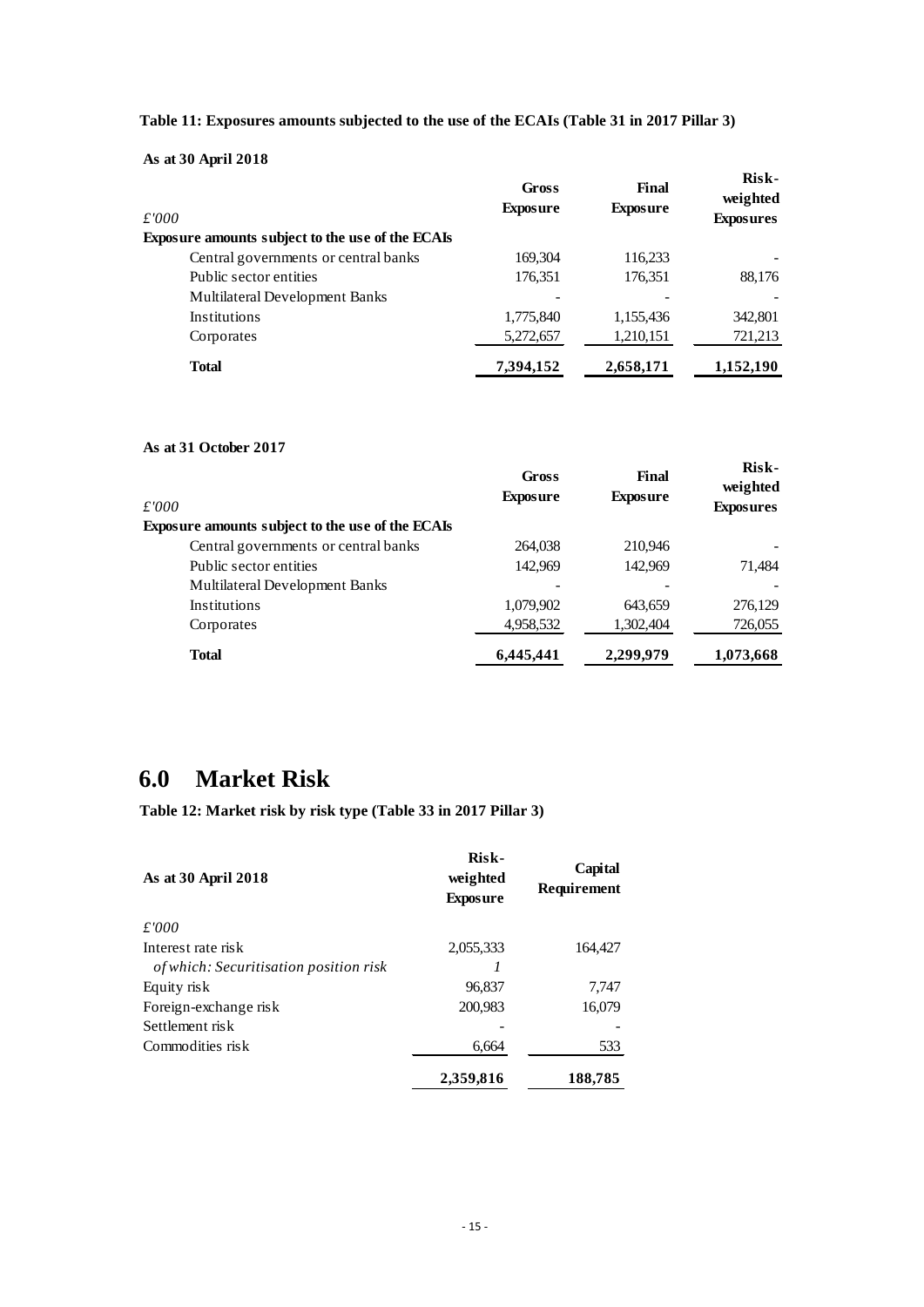| As at 31 October 2017                         | Risk-<br>weighted<br><b>Exposure</b> | Capital<br><b>Requirement</b> |
|-----------------------------------------------|--------------------------------------|-------------------------------|
| £'000                                         |                                      |                               |
| Interest rate risk                            | 2,036,620                            | 162,930                       |
| <i>of which: Securitisation position risk</i> | 9,620                                | 770                           |
| Equity risk                                   | 42,469                               | 3,398                         |
| Foreign-exchange risk                         | 89,433                               | 7,155                         |
| Settlement risk                               |                                      |                               |
| Commodities risk                              | 19,098                               | 1,528                         |
|                                               | 2,187,620                            | 175,010                       |

### <span id="page-18-0"></span>**6.1 Securitisations**

### <span id="page-18-1"></span>**Table 13: Exposures by underlying exposure type (Table 34 in 2017 Pillar 3)**

| As at 30 April 2018<br>£'000      |                 |                                  |                        |
|-----------------------------------|-----------------|----------------------------------|------------------------|
| <b>Exposure Type</b>              | <b>Exposure</b> | Risk-weighted<br><b>Exposure</b> | Capital<br>Requirement |
| <i>Traditional securitisation</i> |                 |                                  |                        |
| Residential mortgages             |                 |                                  |                        |
| Credit card receivables           |                 |                                  |                        |
| Consumer loans                    |                 |                                  |                        |
| Other assets                      | 5               |                                  |                        |
|                                   |                 |                                  |                        |

| As at 31 October 2017<br>$\pounds'000$ |                 |                                  |                        |
|----------------------------------------|-----------------|----------------------------------|------------------------|
| <b>Exposure Type</b>                   | <b>Exposure</b> | Risk-weighted<br><b>Exposure</b> | Capital<br>Requirement |
| <i>Traditional securitisation</i>      |                 |                                  |                        |
| Residential mortgages                  |                 |                                  |                        |
| Credit card receivables                | 4,408           | 882                              | 71                     |
| Consumer loans                         | 2,106           | 8,732                            | 699                    |
| Other assets                           | 30              | 6                                | .5                     |
|                                        | 6,543           | 9,620                            | 770                    |